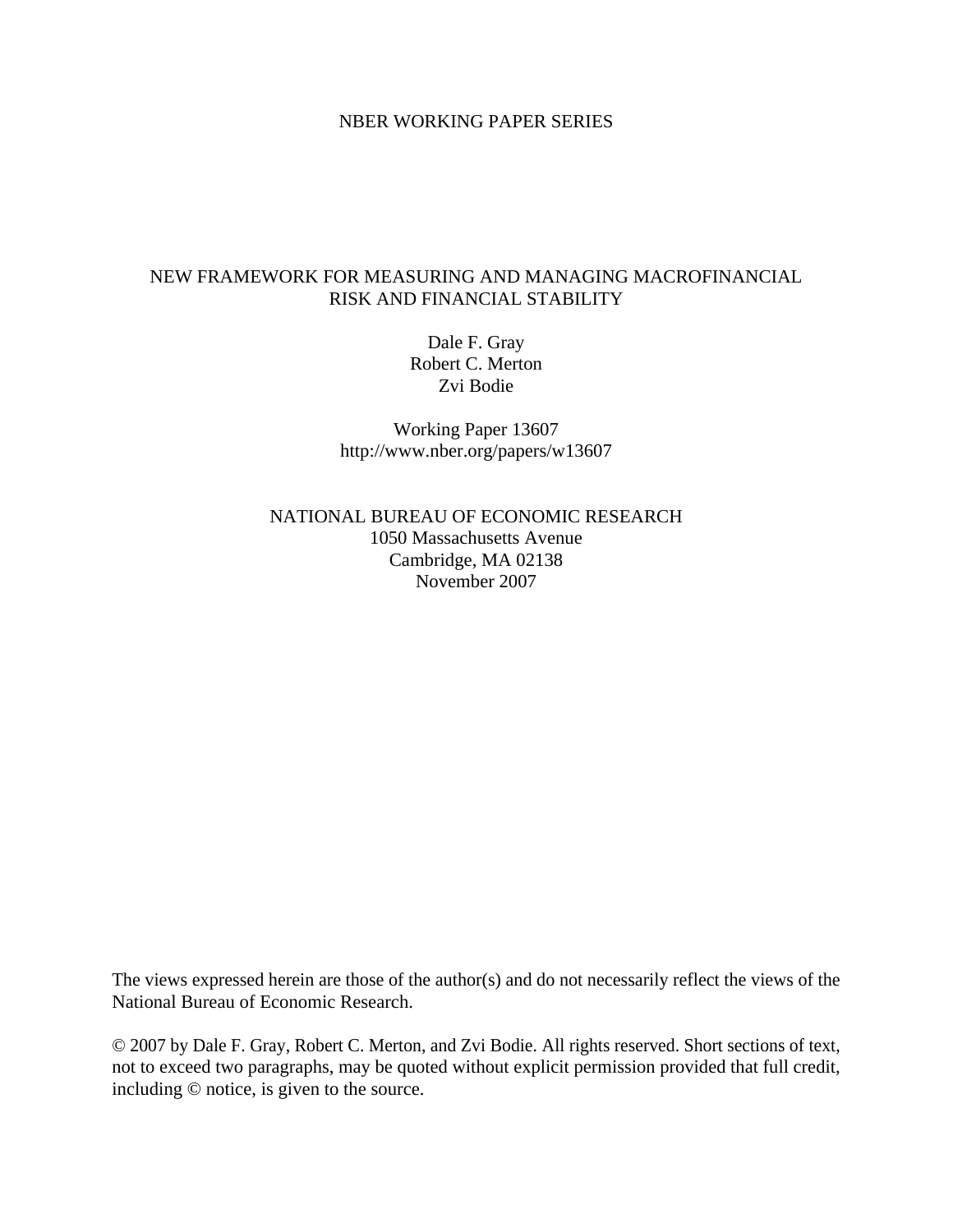New Framework for Measuring and Managing Macrofinancial Risk and Financial Stability Dale F. Gray, Robert C. Merton, and Zvi Bodie NBER Working Paper No. 13607 November 2007 JEL No. E44,G0

#### **ABSTRACT**

This paper proposes a new approach to improve the way central banks can analyze and manage the financial risks of a national economy. It is based on the modern theory and practice of contingent claims analysis (CCA), which is successfully used today at the level of individual banks by managers, investors, and regulators. The basic analytical tool is the risk-adjusted balance sheet, which shows the sensitivity of the enterprise's assets and liabilities to external "shocks." At the national level, the sectors of an economy are viewed as interconnected portfolios of assets, liabilities, and guarantees -- some explicit and others implicit. Traditional approaches have difficulty analyzing how risks can accumulate gradually and then suddenly erupt in a full-blown crisis. The CCA approach is well-suited to capturing such "non-linearities" and to quantifying the effects of asset-liability mismatches within and across institutions. Risk-adjusted CCA balance sheets facilitate simulations and stress testing to evaluate the potential impact of policies to manage systemic risk.

Dale F. Gray International Monetary Fund and MF Risk 5921 Searl Terace Bethesda, MD 20816 dgray@imf.org

Robert C. Merton Graduate School of Business Administration Harvard University, Baker Library 353 Soldiers Field Road Boston, MA 02163 and NBER rmerton@hbs.edu

Zvi Bodie School of Management Boston University 704 Commonwealth Avenue Boston, MA 02215 zbodie@bu.edu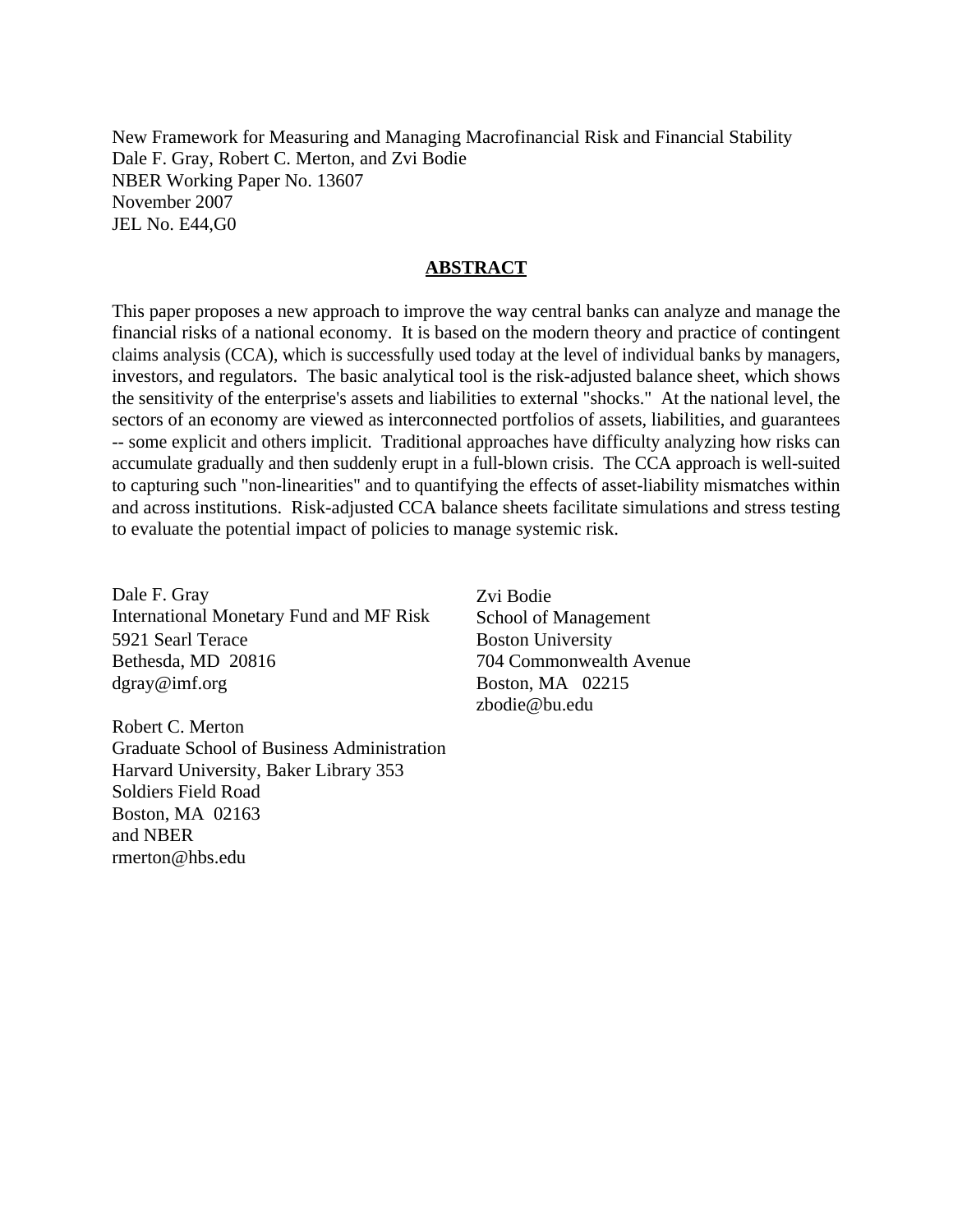# **New Framework for Measuring and Managing Macrofinancial Risk and Financial Stability**

By

Dale F. Gray, Robert C. Merton, Zvi Bodie

## **Introduction**

 $\overline{a}$ 

 Vulnerability of a national economy to volatility in the global markets for credit, currencies, commodities, and other assets has become a central concern of policymakers. The responsibility for managing these risks at the national level often is given to the central bank. However, the conventional models and analytical tools used by central banks today are ill suited for analyzing these types of risk. This paper proposes a new approach to improve the way central banks can analyze and manage the financial risks of a national economy. It is based on the modern theory and practice of contingent claims analysis (CCA), which is successfully used today at the level of individual banks by managers, investors, and regulators. When applied to the analysis and measurement of credit risk, CCA is commonly called the Merton Model.<sup>1</sup> The basic analytical tool is the risk-adjusted balance sheet, which shows the sensitivity of the enterprise's assets and liabilities to external "shocks." At the national level, the sectors of an economy are viewed as interconnected portfolios of assets, liabilities, and guarantees—some explicit and others implicit. Traditional approaches have difficulty analyzing how risks can accumulate gradually and then suddenly erupt in a full-blown crisis. The CCA approach is well-suited to capturing such "non-linearities" and to quantifying the effects of assetliability mismatches within and across institutions. Risk-adjusted CCA balance sheets facilitate simulations and stress testing to evaluate the potential impact of policies to manage systemic risk.

 In addition to their traditional focus on inflation and output, central banks are increasingly focusing on the resilience of the national financial system. The CCA framework provides a forward-looking market-based set of indicators to measure the vulnerability of various sectors of the economy and is well-suited to capturing nonlinearities and to quantifying the effects of asset-liability mismatches within and across institutions.

 The paper starts with a simple framework of CCA balance sheets for four key sectors (sovereign, financial, corporate, and household sectors). It describes how the sectoral CCA balance sheets can be constructed and linked together. Several different types of risk transmission channels are discussed.

<sup>&</sup>lt;sup>1</sup> See Merton (1973, 1974, 1977, 1992, 1998). Initially developed for valuation of corporate firms, CCA has been adapted to financial institutions and sovereigns.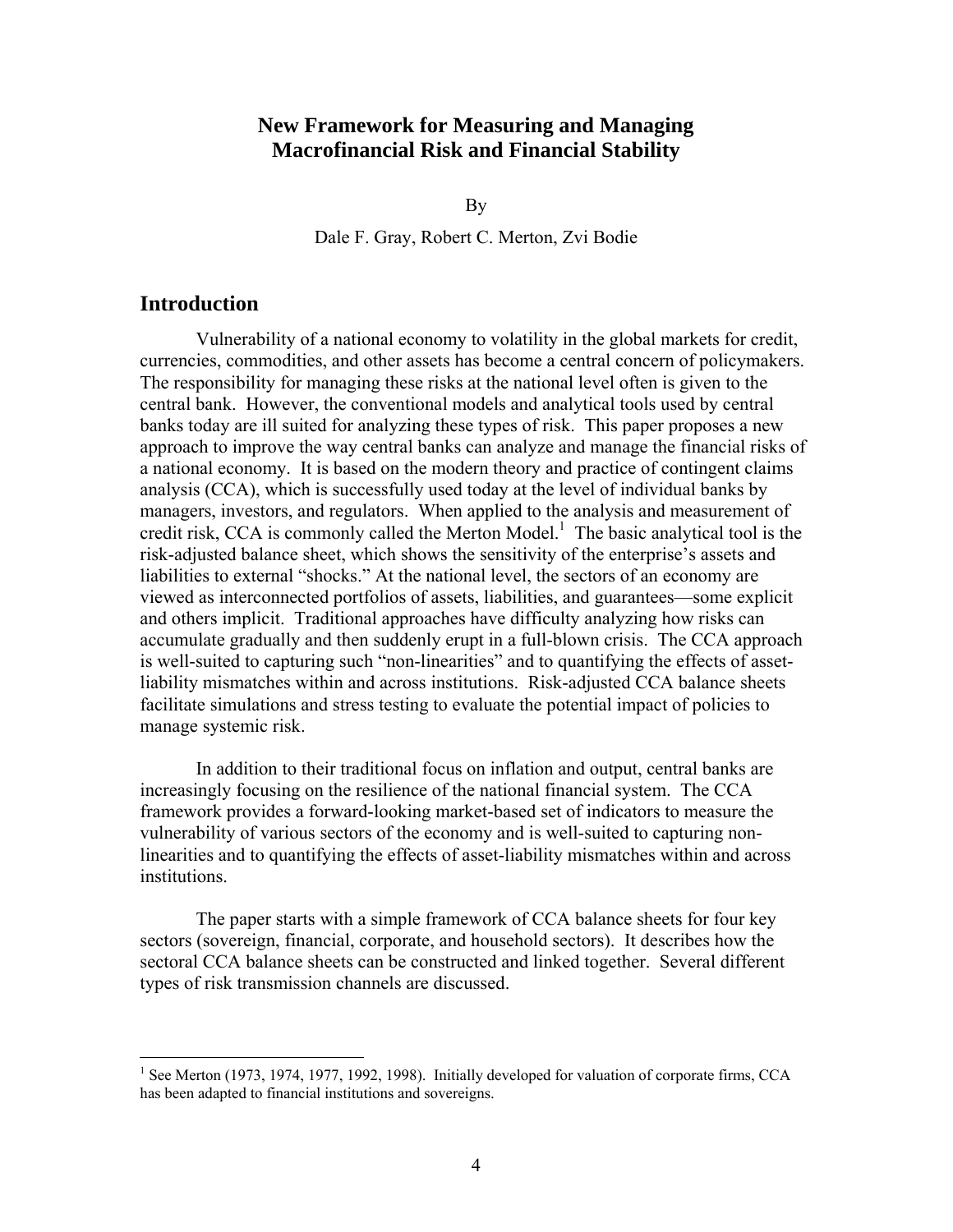## **Contingent Claims Analysis**

A contingent claim is any financial asset whose future payoff depends on the value of another asset. The prototypical contingent claim is an option – the right to buy or sell the underlying asset at a specified exercise price by a certain expiration date. A call is an option to buy; a put is an option to sell. Contingent claims analysis is a generalization of the option pricing theory pioneered by Black-Scholes (1973) and Merton (1973). Since 1973, option pricing methodology has been applied to a wide variety of contingent claims. In this paper we focus on its application to the analysis of credit risk and guarantees against the risk of default.

The contingent claims approach is based on three principles: (i) the values of liabilities are derived from assets; (ii) liabilities have different priority (i.e. senior and junior claims); and, (iii) assets follow a stochastic process. The liabilities consist of senior claims (such as senior debt), subordinated claims (such as subordinated debt) and the junior claims (equity or the most junior claim). As total assets decline, the value of risky debt declines and credit spreads on risky debt rise.

 Balance sheet risk is the key to understanding credit risk and crisis probabilities. Default happens when assets cannot service debt payments. Uncertain changes in future asset value, relative to promised payments on debt, is the driver of default risk. Figure 1 illustrates the key relationships. The uncertainty in asset value is represented by a probability distribution at time horizon T. At the end of the period the value of assets may be above the promised payments indicating that debt service can be made, or below the promised payments leading to default. The area below the distribution in Figure 1(a) is the "actual" probability of default. The asset-return probability distribution used to value contingent claims is not the "actual" one but the "risk-adjusted" or "risk-neutral" probability distribution, which substitutes the risk-free interest rate for the actual expected return in the distribution. This risk-neutral distribution is the dashed line in Figure 1(b) with expected rate of return r, the risk-free rate. Thus, the "risk-adjusted" probability of default calculated using the "risk-neutral" distribution is larger than the actual probability of default for all assets which have an actual expected return  $(u)$  greater than the risk-free rate r (that is, a positive risk premium). $^{2}$ 

The calculations of the "actual" probability of default is outside the CCA/Merton Model but it can be combined with an equilibrium model of underlying asset expected returns to produce estimates that are consistent for expected returns on all derivatives, conditional on the expected return on the asset. The reason being that one does not have to know expected returns to use the CCA/Merton models for the purpose of value or risk calculations.

<sup>&</sup>lt;sup>2</sup> See Merton (1992, pp.334-343; 448-450).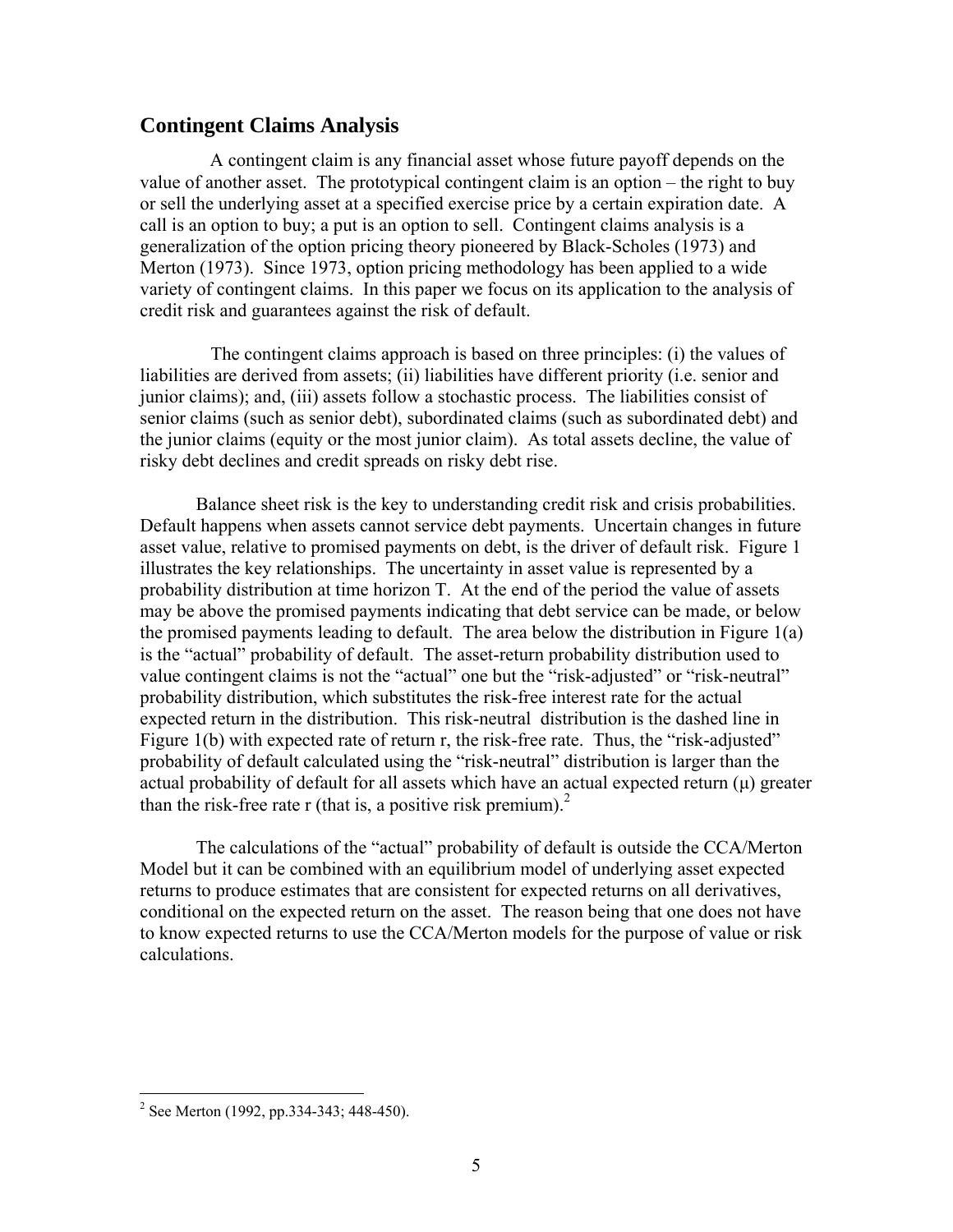# **Figure 1**

The value of assets at time t is  $A(t)$ . The asset return process is  $dA/A = \mu_A dt + \sigma_A \epsilon \sqrt{t}$ , where  $\mu_A$  is the drift rate or asset return,  $\sigma_A$  is equal to the standard deviation of the asset return, and  $\varepsilon$  is normally distributed, with zero mean and unit variance. The probability distribution at time T is shown in (a) below.



Default occurs when assets fall to or below the promised payments,  $B_t$ . The probability of default is the probability that  $A_t \leq B_t$  which is:

$$
\text{Prob}(A_t \le B_t) = \text{Prob}\Big(A_0 \exp\Big[\Big(\mu_A - \sigma_A^2/2\Big)t + \sigma_A \varepsilon \sqrt{t}\Big] \le B_t\Big) = \text{Prob}\Big(\varepsilon \le -d_{2,\mu}\Big)
$$
\n
$$
\text{Since } \varepsilon \sim N(0,1) \text{, the "actual" probability of default is } N(-d_{2,\mu}) \text{,}
$$

where  $d_{\gamma} = \frac{\ln (A_0 / B_t) + (\mu_A - \sigma_A^2 / 2)}{\sigma}$ 2,  $\ln (A_0 / B_t) + (\mu_A - \sigma_A^2 / 2$ *A*  $A_0/B_1$  +  $(\mu_{A} - \sigma_{A}^2/2)t$ *d*  $\sigma_{A} \sqrt{t}$  $\mu_{_A}-\sigma$ σ  $=\frac{\ln (A_0/B_t)+(\mu_A-\sigma_A^2/2)t}{\sqrt{2\pi}}$ . *N*(•) is the cumulative standard normal distribution. Shown in (b) below is the probability distribution (dashed line) with drift of the risk-free interest rate, r.

Risk adjusted probability of default is  $N(-d_2)$ , where  $d_2 = \frac{\ln (A_0/B_r) + (r - \sigma_A^2/2)}{\sqrt{2}}$ 0 2  $\ln (A_0 / B_t) + (r - \sigma_A^2 / 2)$ *A*  $A_0/B_1$  +  $(r - \sigma_4^2/2)t$ *d t* σ σ  $=\frac{\ln (A_0/B_t)+(r-\sigma_A^2/2)t}{\sqrt{r}}$ .

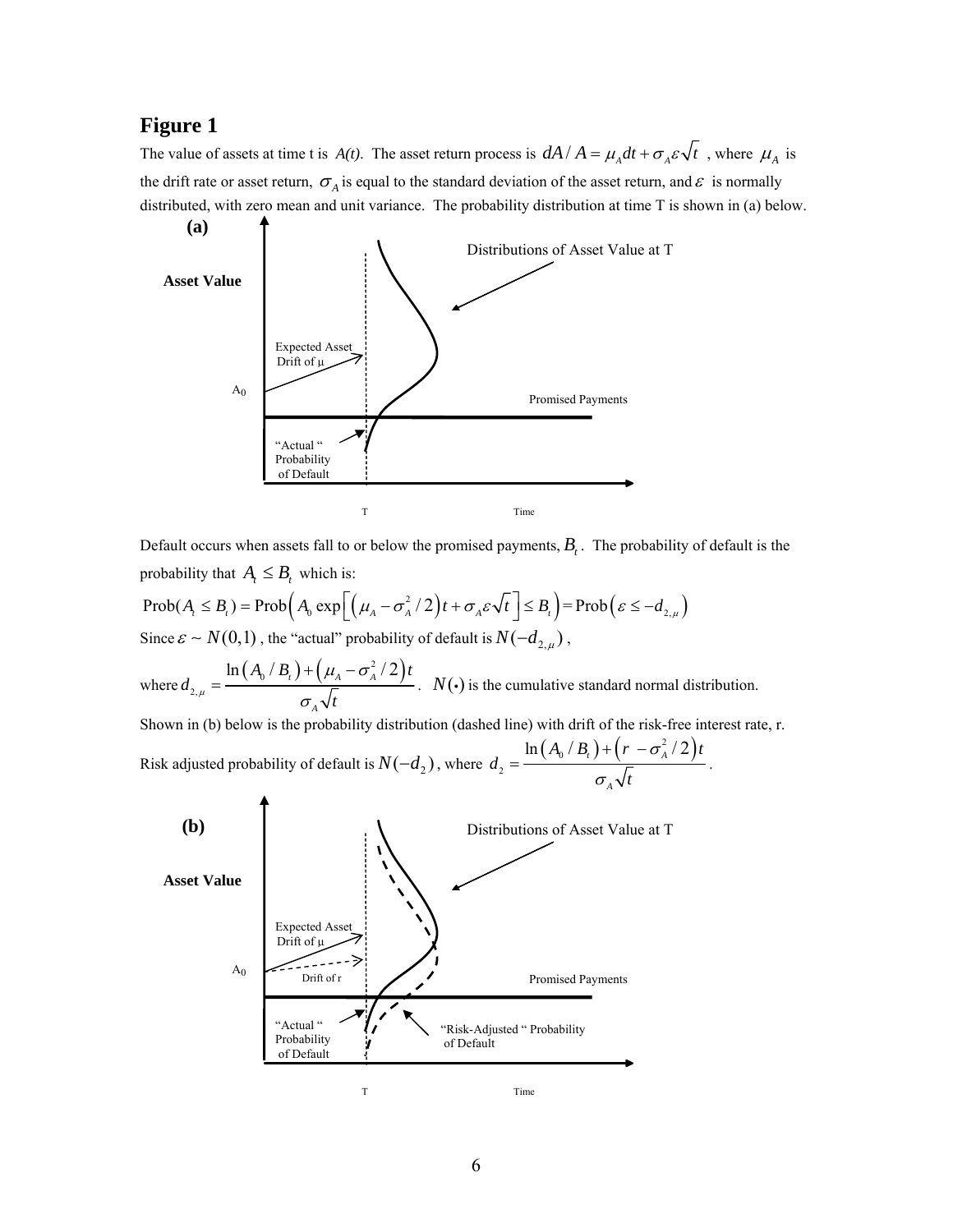Box 1 presents the Merton Model equations.

#### **Box 1 Merton Model Equations for Pricing Contingent Claims**

The total market value of assets at any time, *t*, is equal to the market value of the claims on the assets, equity and risky debt maturing at time *T*:

> $\text{Assets} = \text{Equity} + \text{Risky}$  $A(t) = J(t) + D(t)$

Asset value is stochastic and in the future may decline below the point where debt payments on scheduled dates cannot be made. The equity can be modeled and calculated as an implicit call option on the assets, with an exercise price equal to the promised payments, *B*, maturing in *T-t* periods. The risky debt is equivalent in value to default-free debt minus a guarantee against default. This guarantee can be calculated as the value of a put on the assets with an exercise price equal to *B*.

Risky Debt = Default-Free Debt − Debt Guarantee

 $D(t) = Be^{-r(T-t)} - P(t)$ 

We omit the time subscript at  $t = 0$ .

The value of the equity is computed using the Black-Scholes-Merton formula for the value of a call:

$$
J = AN(d_1) - Be^{-rT}N(d_2)
$$

$$
d_1 = \frac{\ln\left(\frac{A}{B}\right) + \left(r + \frac{\sigma^2}{2}\right)T}{\sigma\sqrt{T}} \text{ and } d_2 = d_1 - \sigma\sqrt{T}
$$

*r* is the risk-free rate

 $\sigma$  is the asset return volatility

*N*(*d*) is the cumulative probability of the standard normal density function below *d.*

The formula for the "delta" of the put option is  $N(d_1)-1$ .

The yield to maturity on the risky debt, y, is defined by:  $D = Be^{-yT}$ 

$$
y = \frac{\ln (B/D)}{T}
$$

And the credit spread is  $s = y - r$ 

The "risk-neutral" or "risk-adjusted" default probability is  $N(-d_2)$ .

**Example:** Assuming that:  $A = $100$ ,  $\sigma = 0.40$  (40%),  $B = $75$ ,  $r = 0.05$  (5%),  $T = 1$  (one year), the value of the equity is \$32.367, the value of risky debt is \$67.633; the yield to maturity on the risky debt is 10.34%, and the credit spread 5.34%. The risk adjusted probability of default is 26%.

(See Annex for more details including extensions of the Merton Model.)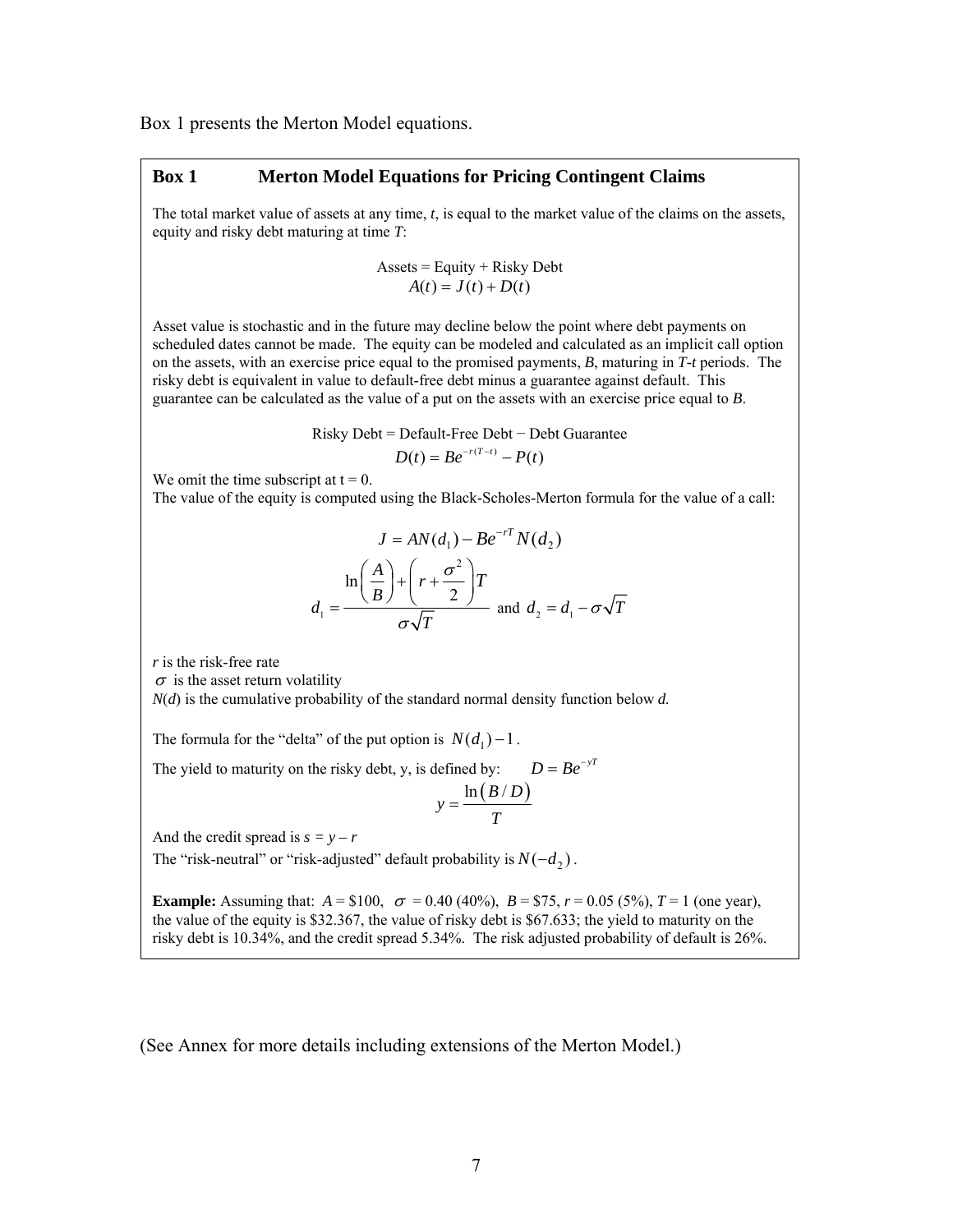Financial fragility is intimately related to probability of default. Shocks to flows, prices, or liquidity frequently end up being converted into credit risk in a crisis. Default is hard to handle in traditional macro models in part due to assumptions which usually exclude the possibility of default. In addition, flow-of-funds and accounting balance sheets cannot provide measures of risk exposures which are forward-looking estimates of losses. CCA is a framework that explicitly includes the probability of default.

#### **Contingent Claim Balance Sheets for Sectors**

 We view an economy as a set of interrelated balance sheets with four types of aggregate sectors – corporate, financial, household, and sovereign. The same general principles of contingent claims that apply to analysis of a single firm can also be applied to an aggregation of firms. The liabilities of a firm, a portfolio of firms in a sector, or the sovereign (combined government and monetary authorities) can be valued as contingent claims on the assets of the respective firm or sector or sovereign. The corporate sector refers to an aggregation of all non-financial firms. Treating the corporate sector as one large firm and the financial sector as one large institution a very simplified way of looking at the balance sheet but we will initially start out with this stylized framework to illustrate risk characteristics of the sector for the purposes of this analysis. Later in the paper we will look at the major financial institutions separately and group the corporate firms into sub-sectors. The key elements of the balance sheets for the corporate, financial, household, and sovereign sectors are shown in Figure 2.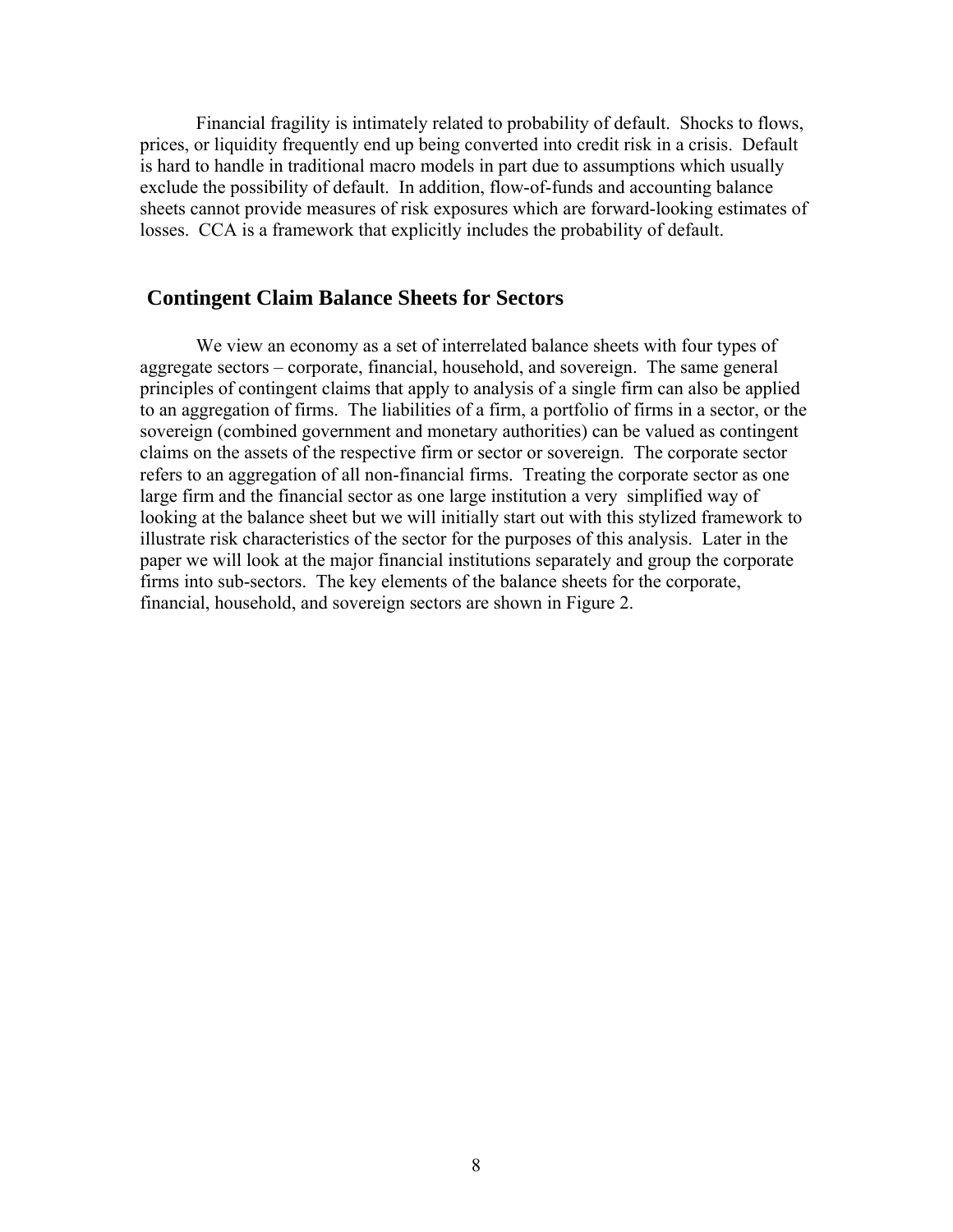# **Figure 2 – Balance Sheets for the Corporate, Financial, Household, and Sovereign Sectors**

# **ASSETS LIABILITIES CORPORATE SECTOR Corporate Assets**

**Debt Equity**

## **FINANCIAL SECTOR**

**Loans and other Assets**  (including loans to corporates, households and sovereign)

**Financial Guarantees** 

**Debt and Deposits** 

**Equity**

## **HOUSEHOLD SECTOR**

**Household Assets**  (including household income and savings in the form of deposits and other financial assets)

**Net Worth (Subsidiary BS)** 

**Household Net Worth – Claim on Household Assets** 

**Consumption is a "Dividend" Payment out of Asset Associated With this Claim** 

Household Real Estate Assets | | Household Mortgage and Debt **Net Worth (Subsidiary BS)** 

**SOVEREIGN (Government and Monetary Authorities)**

**Foreign Currency Reserves** 

**Net Fiscal Asset**  (PV of taxes minus expenditures)

**Other Public Assets**

**Financial Guarantees** 

**Foreign-currency Debt** 

**Base Money and Local-currency Debt**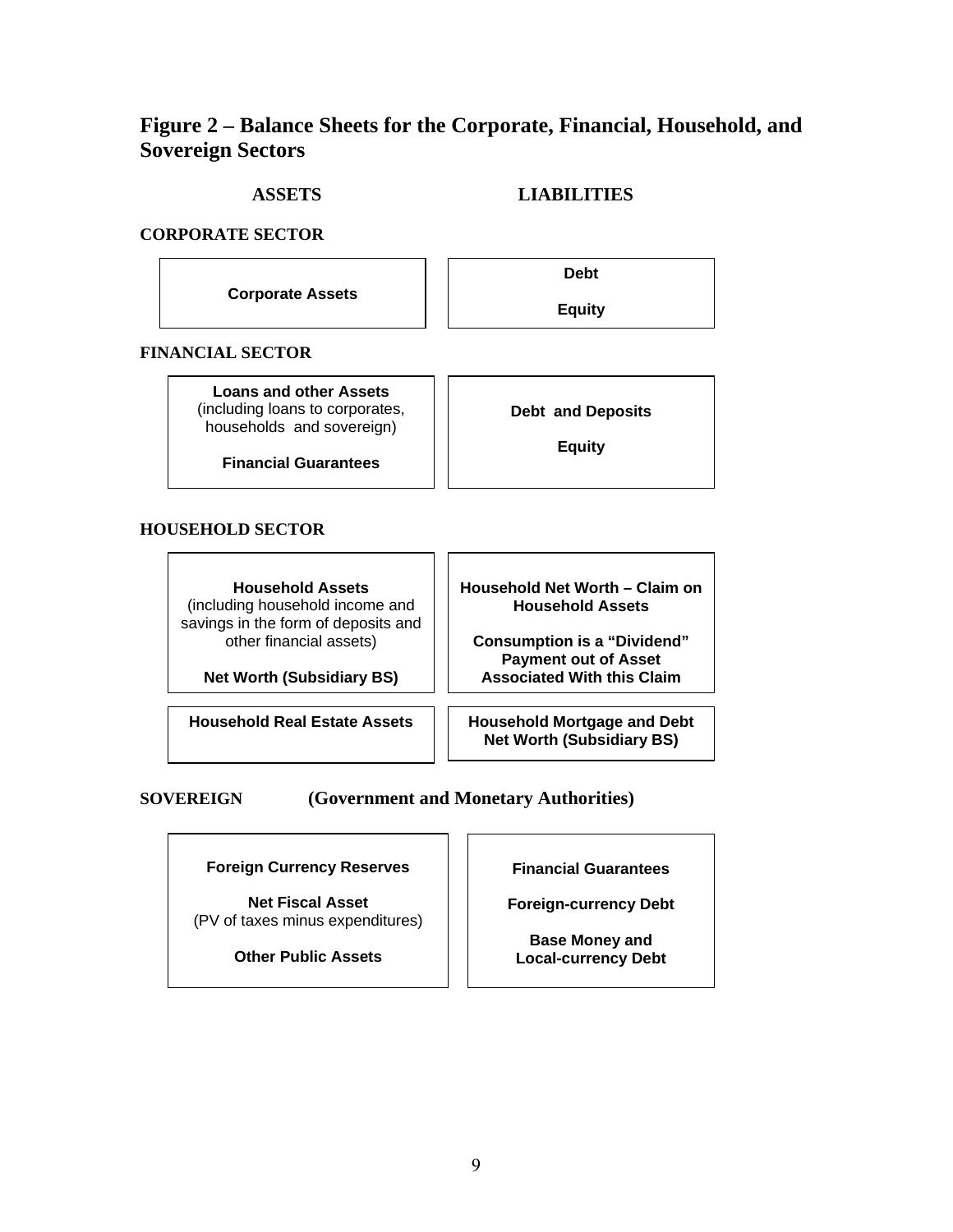# **Economy-wide Macro Contingent Claim Balance Sheets and Risk Exposures**

 Building upon the theory of contingent claims laid out above, the macrofinance valuation identities use put-call parity relationships, which state that the asset value *A* of each sector is equal to the value of its equity plus the value of its risky debt.<sup>3</sup> The four primary sectors of the economy, for the corporate, financial, sovereign, and household balance sheets, are complemented by the foreign sector. The CCA balance sheet equations for each sector *j* have the sector assets equal to equity (i.e. junior claims) plus risky debt. The function  $E_i$  refers to the period *t* value of sector *j*'s equity (i.e. the junior claim), which is modeled as an implicit call option. The horizon period is *T* for the calculation of the implicit option values. Risky debt,  $D_i$ , is equal to the default-free value of the debt, denoted by  $\overline{B}_i$  ( $\overline{B}_i = B_i e^{-rT}$ ), minus the value of the implicit put option, which is denoted by  $P_j$  (the expected losses associated with the debt). The time horizon *T* is the same for all sectors for the calculation of the CCA values at each point in time. Using the notation above, the following equations state the put-call-parity relationships for the four domestic sectors. For the corporate sector (C), assets  $A_C$  equal equity  $E_C$ plus the risky debt  $(\overline{B}_C - P_C)$ :

$$
A_C = E_C + (\overline{B}_C - P_C)
$$

For the financial sector  $(F)$ , assets  $A_F$  plus contingent financial support from the sovereign  $\alpha P_F$  equals equity  $E_F$  plus the value risky debt/deposits  $(\overline{B}_F - (1 - \alpha)P_F)$ 

$$
A_F + \alpha P_F = E_F + (\overline{B}_F - (1 - \alpha)P_F)
$$

 $P_F$  is the implicit put option to the financial sector.<sup>4</sup> The model assumes that the government's contingent liability, the value of the explicit or implicit sovereign guarantee, is a fraction  $\alpha$  of the total  $P_F$  and the remainder,  $(1 - \alpha)P_F$ , is credit risk remaining in the debt and deposits of the financial sector.

For the sovereign, the assets of the sovereign  $A<sub>S</sub>$  include: foreign currency reserves  $R<sub>MA</sub>$ the net fiscal asset  $A_G$  (defined as the present value of taxes and revenues, including seigniorage, minus the present value of government expenditures); and other public assets  $A_{Other}$ . The liabilities of the sovereign include base money  $M_{BM}$  and risky local-currency debt  $(\overline{B}_{SLC} - P_{SLC})$  and risky foreign-currency debt  $(\overline{B}_{SFX} - P_{SFX})$  and financial guarantees/contingent liabilities  $\alpha P_F$  as shown below:

 $\frac{3}{3}$  See Gray et. al. (2002) and Gapen et. al. (2004).

<sup>&</sup>lt;sup>4</sup> Merton (1977) was the first to demonstrate that the government's guarantee to banks could be modeled as an implicit put option.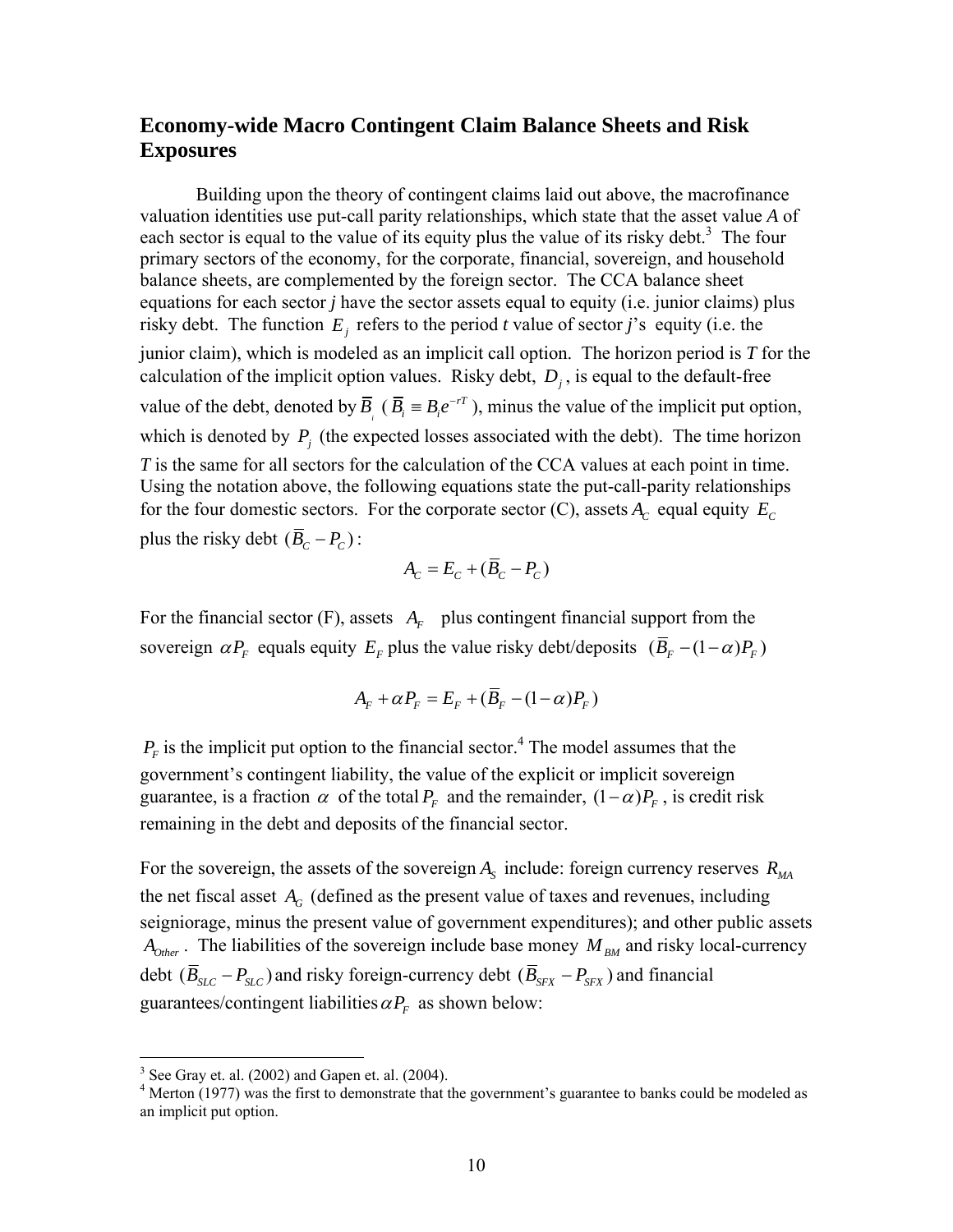$$
A_{S} = R_{MA} + A_{G} + A_{Other} = M_{BM} + (\overline{B}_{SLC} - P_{SLC}) + (\overline{B}_{SFX} - P_{SFX}) + \alpha P_{F}
$$

For the household sector, the household asset  $A<sub>H</sub>$  is the sum of the household sector's financial wealth  $A_{FN}$ , the present value of its labor income  $A_L$ , and equity  $E_{H_{RF}}$  in real estate. The debt of households to banks and non-banks is frequently tied to homes and real estate. For this reason it is practical to have two segregated but linked household CCA balance sheets. The "subsidiary" balance sheet would have real estate as the primary asset and related debt would be on the liability side.<sup>5</sup> The households "equity" in real estate is modeled as real estate assets  $A_{H,RF}$  minus risky household mortgage related debt  $(\overline{B}_{H \, RE} - P_{H \, RE})$ .

$$
A_H = A_{FIN} + A_L + E_{H,RE}
$$
  
=  $A_{FIN} + A_L + (A_{H,RE} - (\overline{B}_{H,RE} - P_{H,RE}))$   
=  $E_H + c_H$ 

The household sector asset  $A_H$  is equal to the household net worth  $E_H$  plus  $c_H$  which is consumption modeled as a "dividend" payment out of the household asset up to time T.

 The four sector CCA balance sheets can be integrated together into an economywide balance sheet as shown in Figure 3. For each sector, the assets, plus contingent assets (or minus contingent liabilities), minus equity/junior claims, minus risky debt sum to zero (down the column in Figure 3). These interlinked economic balance sheets demonstrate the interdependence among sectors; with one sector "long" a certain implicit option (plus sign) and another sector "short" the same implicit option (minus sign). For example, the economic balance sheet of the banking sector has assets consisting of corporate loans (default-free debt minus the value of a put option). The banking sector also includes contingent liabilities (implicit put options) from the government as an asset, which is an obligation (short put option) on the government's economic balance sheet.<sup>6</sup>

<sup>&</sup>lt;sup>5</sup> There are many variations of this structure. Debt could be including on the main household balance sheet or additional subsidiary balance sheets could be included relating specific debt obligations to related assets. 6 <sup>6</sup> Macrofinancial risk models similar to this framework have been calibrated for over 20 countries (only a few with the household sector, however).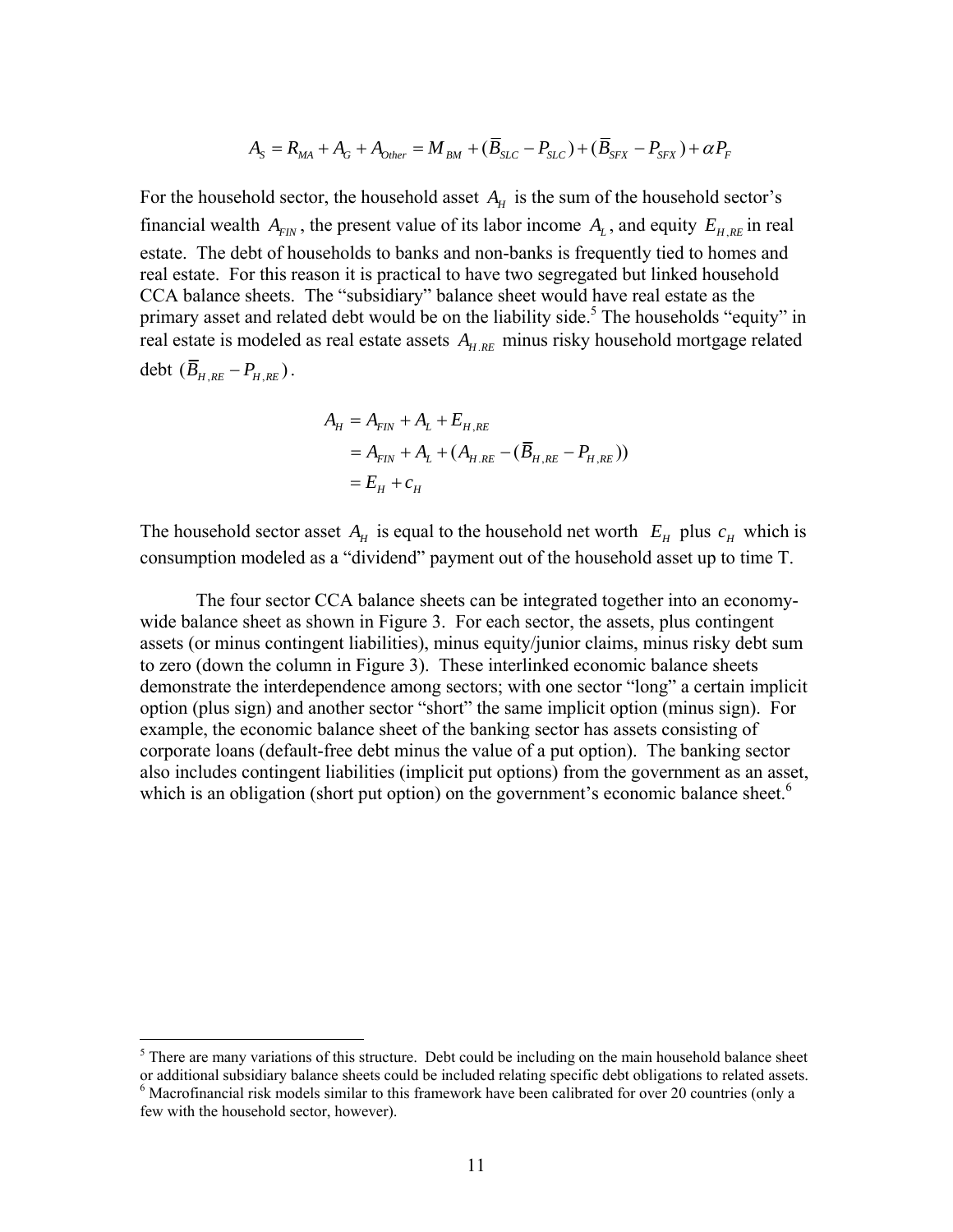|  |  | <b>Figure 3 Economy-wide Contingent Claim Balance Sheet with Risk</b> |  |
|--|--|-----------------------------------------------------------------------|--|
|  |  | <b>Exposures Across Sectors (Implicit Put and Call Options)</b>       |  |

|                | Corp              | <b>Households</b>      | <b>Financial</b>   | Sovereign                        | Foreign  |
|----------------|-------------------|------------------------|--------------------|----------------------------------|----------|
|                |                   |                        |                    |                                  |          |
| <b>Asset</b>   | $A_C$             | $A$ <sub>FIN</sub>     | $A_F$              | $R_{FX}$                         |          |
|                |                   | $+A_L$                 |                    | $+A_{\!\scriptscriptstyle G}$    |          |
|                |                   | $+(AH,RE)$             |                    | $+A_{s,Other}$                   |          |
|                |                   | $-\overline{B}_{H,RE}$ |                    |                                  |          |
|                |                   | $P_{H,RE}$ )           |                    |                                  |          |
| Cont.          |                   |                        | $+\alpha P_{F}$    | $-\alpha P_{F}$                  |          |
| A & L          |                   |                        |                    |                                  |          |
| Equity/        | $-E_C$            |                        | $-E_F$             | $-M_{_{BM}}$                     |          |
| Jr. &          |                   | $-E_{H}$<br>$-c_{D}$   |                    | $-\overline{B}_{SLC}$            |          |
| Sub.           |                   |                        |                    |                                  |          |
| <b>Claims</b>  |                   |                        |                    | $+P_{SLC}$                       | Foreign  |
| <b>Barrier</b> | $-\overline{B}_C$ |                        | $-\overline{B}_F$  | $-\overline{B}_{SFX}$            | Claims   |
|                |                   |                        |                    |                                  |          |
| EL             | $+P_{C}$          |                        | $+(1-\alpha_G)P_F$ | $+P_{\rm\scriptscriptstyle SFX}$ |          |
| (Put)          |                   |                        |                    |                                  |          |
| <b>Sum</b>     | $\boldsymbol{0}$  | $\boldsymbol{0}$       | $\boldsymbol{0}$   | $\boldsymbol{0}$                 | $\theta$ |

The financial assets of the sectors can be separated into claims on foreigners and claims on domestic entities. For simplicity, the detailed cross-holdings by the household sector, financial sector, and foreign sector on the other sectors is not shown in Figure 3.

# **Interrelationship of Macro Financial Contingent Claim Balance Sheets, Risk Exposures and Traditional Macroeconomic Flows**

 We now show how the traditional macroeconomic flow-of-funds can be recovered from the CCA equations when risk goes to zero. Note that when the volatility of assets in the CCA balance sheet equations (Figure 3) is set to zero, the values of the implicit put options go to zero.<sup>7</sup> The result is the accounting balance sheet of the sectors. The flow of

1

 $<sup>7</sup>$  If the volatility of assets goes to zero, we have the result that in the put option formula</sup>  $N(-d_1) = N(-d_2) = 0$  which means that the implicit put option values in the sectors go to zero. The measurement of the expected loss and credit risk is not possible with asset volatility set to zero. The second important observation is that if volatility goes to zero,  $N(d_1) = N(d_2) = 1$ , and the value for the junior claim of the representative sector then reduces to the accounting "net worth" equal to deterministic assets minus a measure of the book value of debt. (See Gray and Malone (forthcoming) for details.)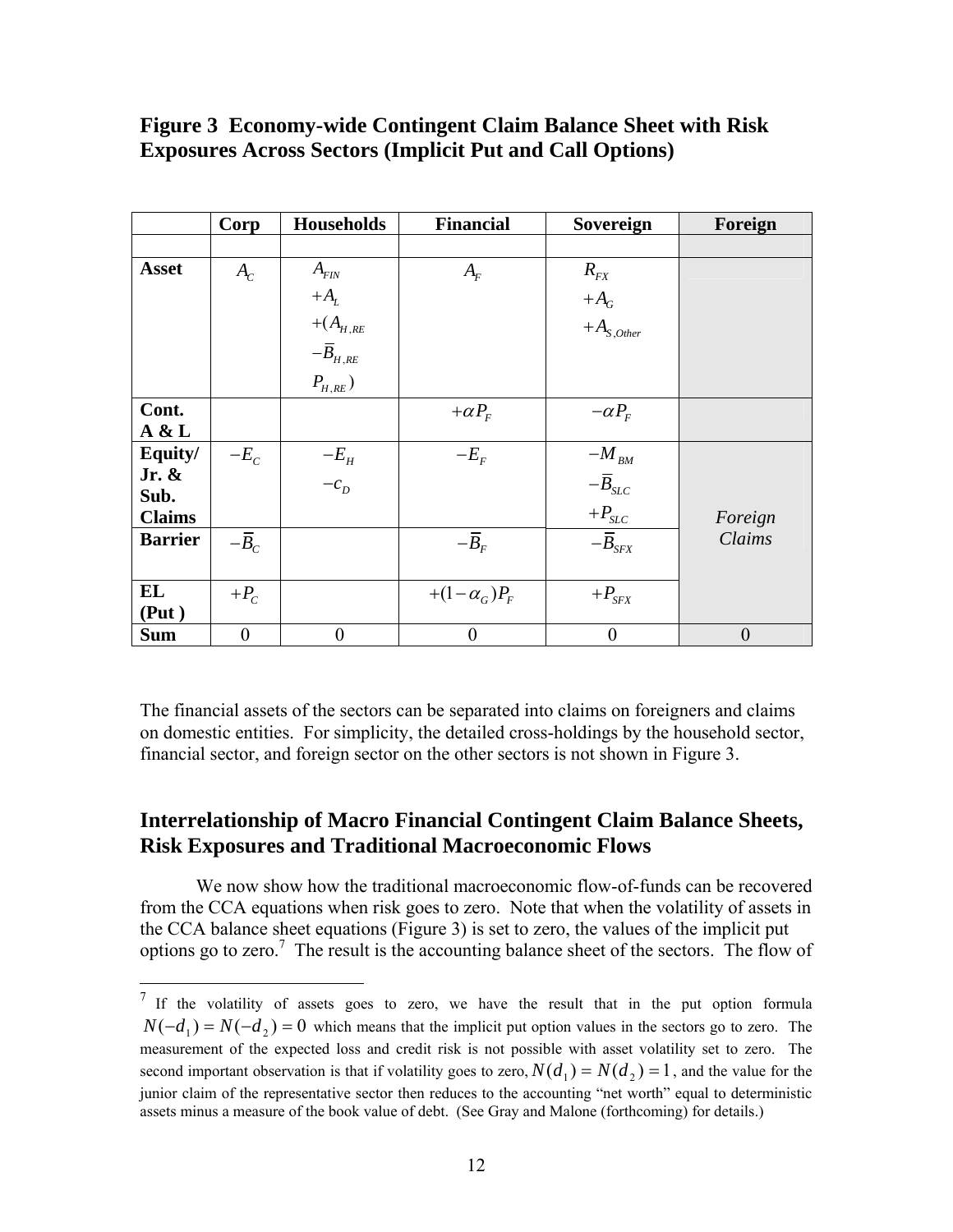funds can thus be seen as a special deterministic case of the CCA balance sheet equations when volatility is set to zero and annual changes are calculated. Note that it is the implicit put options in risky debt and contingent liabilities that allow for risk to be transmitted between sectors in the CCA model. Without volatility the risk transmission between sectors is lost.

 The combined accounts – income/flow, mark-to-market balance sheets, and risk exposure measures – comprise the three important sets of interrelated accounts in the economy which are somewhat similar to the accounts in large modern financial institutions.<sup>8</sup> Risk managers would find it difficult to analyze the risk exposure of their firm or financial institution by relying solely on the income and cash flow statements, and not taking into account (mark-to-market) balance sheets or information on their institution's derivative or option positions. Country risk analysis that relies only on macroeconomic flow-based approach is deficient in a similar way, given that the traditional analysis does not take into account the volatility of assets.

## **Measuring Implied Asset Value and Volatilities Using Market Prices**

The market value of assets of corporations, financial institutions, or sovereigns cannot be observed directly. However, from the observed prices and volatilities of market-traded securities, one can estimate the implied values and volatilities of the underlying assets. *<sup>9</sup>* These implied asset values and asset volatilities can be used to calibrate the pricing and risk model of major sectors in the economy. We will discuss briefly how this can be done first for firms and financial institutions, then for the sovereign.

#### **Firms and Financial Institutions**

1

 Domestic equity markets provide pricing and volatility information for the calculation of implied assets and implied asset volatility in corporate, bank and non-bank financial institutions. The simplest method solves two equations for two unknowns, asset value and asset volatility. Details are shown in Annex and in Merton (1974) and Crouhy et. al. (2000). Levonian (1991) used explicit option prices on bank equity to measure equity volatility and calibrate Merton Models for banks. Moody's-KMV has successfully applied its version of the CCA model to measure the implied assets values and volatilities and to calculate expected default frequencies (EDFs) for over 50,000 firms and financial institutions in 55 countries around the world KMV (1999 and 2001).

<sup>&</sup>lt;sup>8</sup> Enterprise Risk Management is a framework to comprehensively measure and manage risk in firms and financial institutions whose use has expanded in recent years.

<sup>&</sup>lt;sup>9</sup>An implied value refers to an estimate derived from other observed data. Techniques for using implied values are widely practiced in options pricing and financial engineering applications. See Bodie and Merton (1995).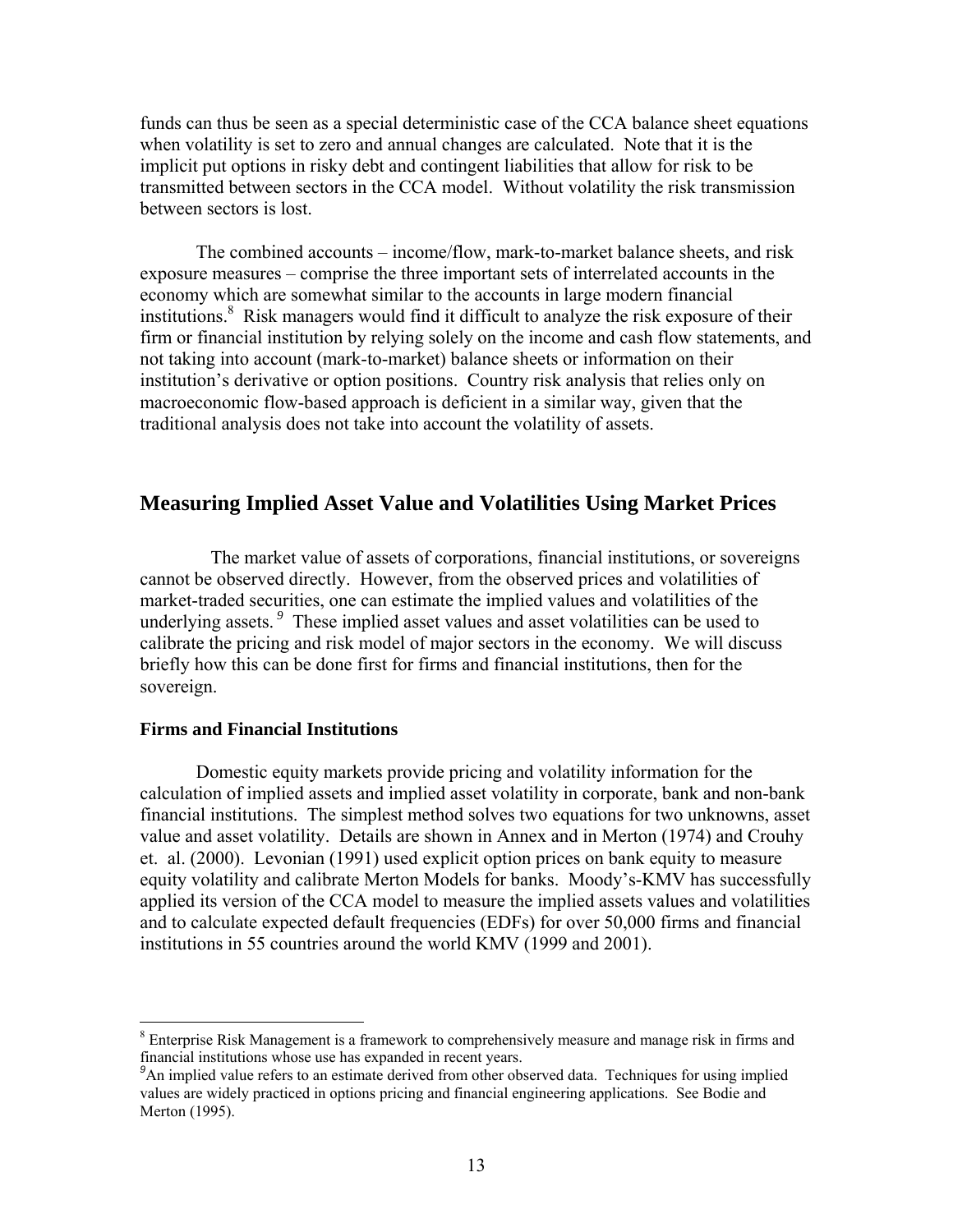For unlisted corporates and banks, the relationship between the accounting information and the risk indicators, of companies with traded equity, can be used as a guide to map accounting information of companies without traded equity to default probabilities and risk indicators for institutions that do not have traded equity. (An example is Moody's RiskCalc for corporate sectors in many countries and for banks in the US.)

#### **Sovereign**

Since the market value of sovereign assets cannot be observed directly, a similar calibration procedure can be used for the sovereign balance sheet to estimate implied sovereign assets and asset volatility. The prices in the international markets (including foreign currency market), together with information from domestic market prices, provide the market information for the value and volatility of certain liabilities on the sovereign balance sheet.<sup>10</sup> If we subtract the financial guarantees from both sides of the sovereign balance sheet at the bottom panels in Figure 2, the remaining sovereign liabilities are structured in a way that is consistent with the CCA framework. On the simplified sovereign balance sheet, the local-currency debt of the government, held outside of the monetary authorities, and base money are *local-currency liabilities* which are modeled as a call option on the sovereign assets with the default barrier derived from the foreign-currency debt. A simple two claim CCA framework is used to calibrate the sovereign balance sheet by calculating implied sovereign assets,  $V_{Sovere}$ , and asset volatility. This calibrated risk-adjusted balance sheet can be used to estimate credit risk in sovereign foreign-currency and local-currency debt as well as other risk indicators. These indicators are found to be robust measures of sovereign credit risk.<sup>11</sup> Scenarios and simulations can be carried out to evaluate the impact of fiscal and debt management policies and the impact of risk transfer onto the sovereign balance sheet.

#### **Household Sector Balance Sheet**

Modeling household balance sheets using the principles of CCA is much more difficult than for firms, financial institutions, or sovereigns. There is no traded equity of households, so techniques to use equity to imply assets are not possible. To construct the household balance sheet one alternative is to use a "bottom-up" approach. In the household sector, we can use macroeconomic data and information from household surveys to construct measures of the portfolio of household assets directly, for the most part, and try to estimate the volatility of household assets directly. Household balance sheet assets include financial assets (pension assets, annuities, mutual funds, bank deposits, etc.) and estimated labor income, i.e. the present value of expected labor income (see Gray and Malone (forthcoming)). For the household "subsidiary" balance sheet, direct estimation of the real estate prices, volatilities and debt obligations is likely to be the most practical (but admittedly difficult) approach. Ideally this analysis should be

 $10$  See Gray, Merton, Bodie (2002 and 2006).

 $11$  Applications to a wide range of countries are described in Gapen et. al. (2004 and 2005) and Gray, Merton, Bodie (forthcoming). Extensions to model the valuation of sovereign local-currency debt are described in Gray and Malone (forthcoming) and Gray, Lim, Loukoianova, Malone (IMF, forthcoming).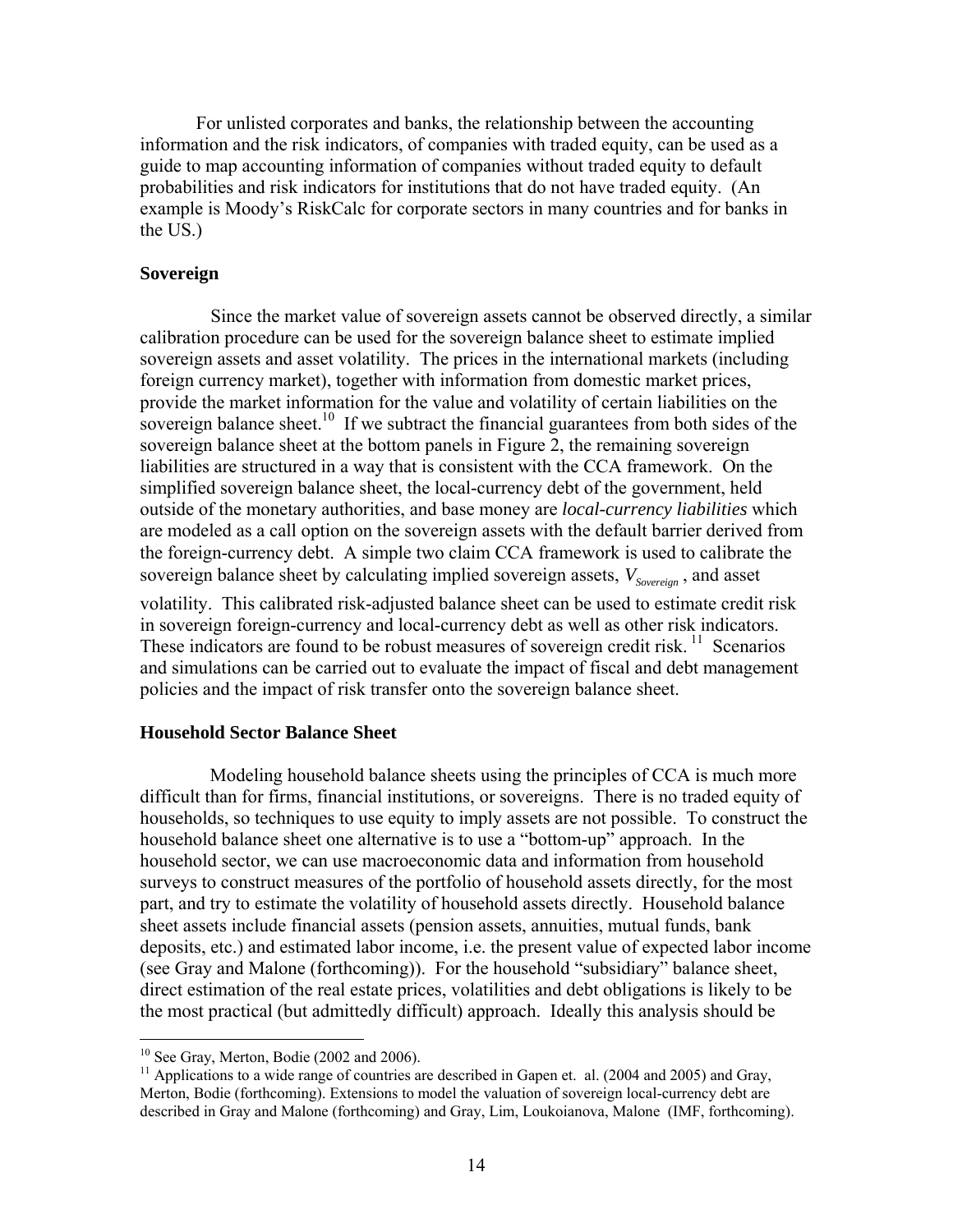carried out, not for one household sector, but for households segmented by income groups. $^{12}$ 

#### **Some Important Extensions and Refinements of CCA Models**

 Numerous extensions of the original Merton Model have been developed that relax certain assumptions in the original model. These extensions are described in more detail in Annex but two extensions are important to mention here.

 First, recent research has studied the relationship between the volatility skew implied by equity options and CDS spreads (Hull et. al. 2003). They establish a relationship between implied volatility of two equity options, leverage and implied asset volatility. This approach is, in fact, another way of implementing Merton's model to get spreads and risk-neutral default probabilities directly from the implied volatility of equity options. When the probability distributions derived from the option prices are negatively skewed (left-tailed) this means that the implied underlying asset distribution is negatively skewed which results in a higher probability of assets being below the distress barrier and thus higher spreads (Zou 2003). In a parallel way in the sovereign CCA application, the probability distributions derived from FX option prices show that more negatively skewed FX distributions are associated with higher sovereign credit risk in emerging markets (See Gray, Merton, and Bodie forthcoming). What is important about this is that the CCA framework is able to link information from equity and FX options to credit risk and spreads. Financial stability reports usually look separately at credit risk indicators and probability distributions from option prices, and associated market sentiment indicators like the VIX. CCA provides a structural framework linking the option price information to skews in implied asset distributions and thus to credit risk.

 Second, the Merton Model has been extended to include stochastic interest rates. For example, Shimko, Tejima, and Van Deventer (1993) include a Vasicek interest rate term structure model which allows interest rates and term structure of interest rates to vary. This closed form model, called the Merton-STV model, is a very useful extension which links the impact of changing interest rate levels, volatilities, and term structures to credit risk in financial institutions and corporations.

#### **Measuring Risk Exposures**

 So far, we have discussed how to calculate the value of risky debt, guarantees, and equity using the CCA approach. We now turn to how to measure the risk exposures. The values of the contingent claims on the CCA balance sheets contain embedded implicit options which can be used to obtain certain risk measures. These include risk exposures in risky debt, probabilities of default, distance-to-distress, spreads on debt, and

<sup>&</sup>lt;sup>12</sup> It may be very difficult to model households in this way due to data limitations in many countries. CCA balance sheets for households are not as accurate as the corporate or bank or sovereign CCA balance sheet models.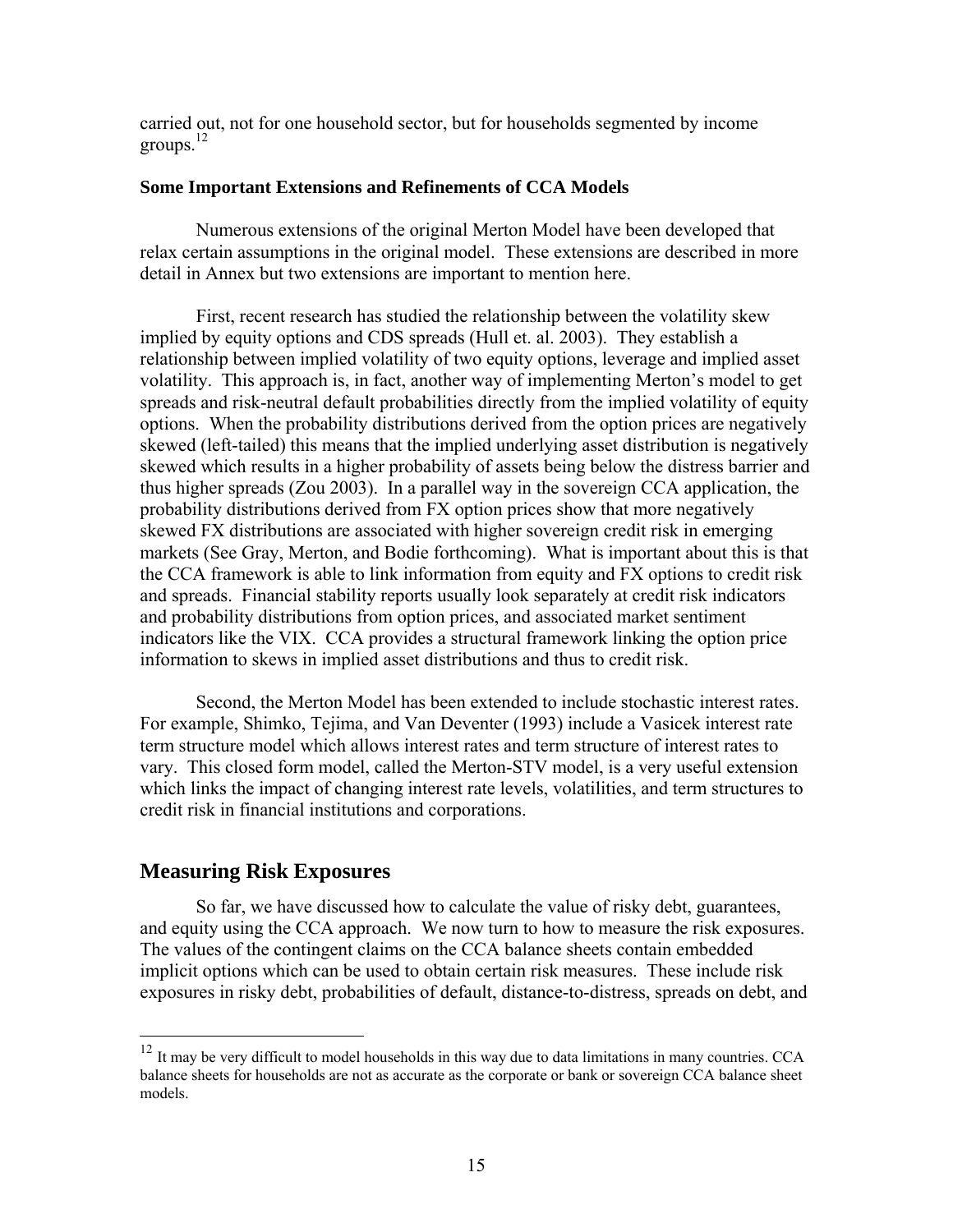the sensitivity of the implicit options to the change in the underlying asset and other measures. The implicit put option increases in a non-linear way as the market value of the sector's assets decline.13 The *delta* measures this non-linear change in the value of an option per unit change in the value of the underlying asset as illustrated in Figure 4.



# **Figure 4**

For example, the government's exposure to its guarantee to the banking sector can be measured with the delta of the banking sector implicit put option. There are other important sensitivity measures for risk exposures. The *gamma* is the change of the delta with respect to the underlying asset. The *vega* is the sensitivity of the change in the implicit option with respect to a change in asset volatility. These sensitivity measures of risk exposures could be useful new indicators of the *potential for financial instability*.

## **Risk Transmission between Sectors**

 The framework described above is versatile and can be used to understand many types of crises and risk shifting that cannot as easily be analyzed with other techniques. The risk-transmission patterns can be dampened or may be magnified depending on the capital structure and linkages. The framework can help identify situations where volatility gets magnified and negative feedback loops that can trigger severe crises. The patterns of value and default correlation across different asset classes, sectors and sovereign debt values depend on these structures and links, unique to a particular economy. Below are some examples of risk transmission between sectors.

 $\overline{a}$ 

 $13$  See Draghi et. al. (2003).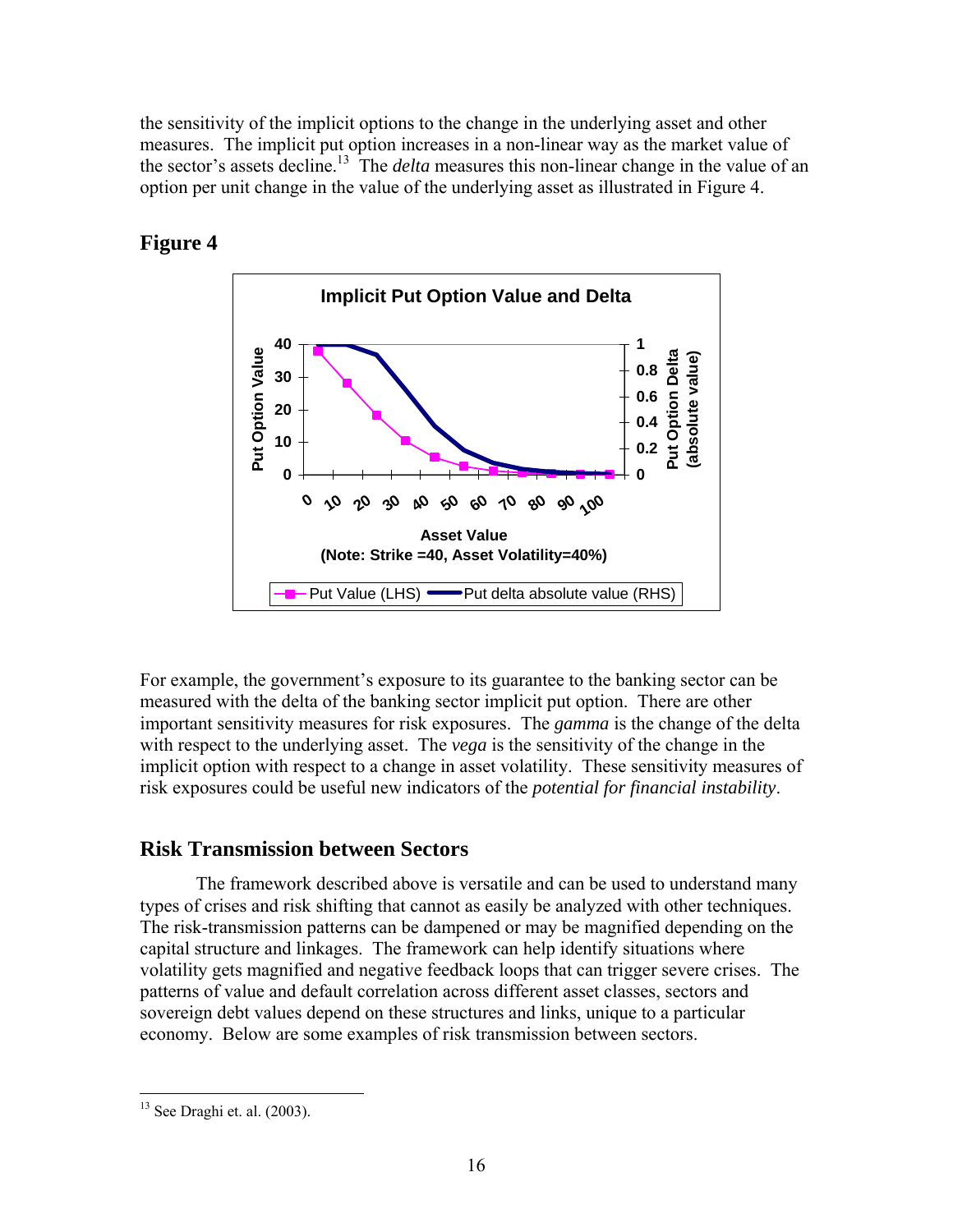#### **Risk Transmission from the Corporate Sector to the Banking Sector**

The corporate sector's financial distress – possibly caused by stock market decline, recession, commodity price drops, or excessive unhedged foreign debt accompanied by currency devaluation – can be transmitted to the financial sector. The value of the assets of the corporate sector declines, so does the value of the debt (and equity) which leads to a decline in bank assets and an increase in banking sector credit risk.

*Risk Transfer*  **Corporate Sector Banking Sector** 

The household sector can also transmit risk to the banking sector in a similar manner. The implicit put option in the banking sector derives its value from banking assets which have embedded put options in risky loans to borrower.

## **Risk Transmission from the Banking Sector to the Government**

The banking sector's financial distress, such as systemic banking crises and/or deposit runs can be transmitted to the government by increase in the value of the guarantees.

*Risk Transfer* 

**Banking Sector** Government

Banking sector distress from non-performing loans or a deposit run can result in a large increase in the government's implicit guarantee.<sup>14</sup>

## **Risk Transmission from the Government to the Banks and Feedback**

The government's financial distress or default can transmit risk to the financial system. For example, when the banking sector is holding a significant proportion of government securities, and there is a negative shock to the government financial position, it can have a detrimental impact on the banks. The government's implicit guarantee is also likely to increase. This, in turn, makes the government financial position worse, creating a compounding effect, which may result in the government's failure to honor its guarantee obligations and cause a collapse of the banking system.

#### *Risk Transfer*

 $\overline{a}$ 

**Banking/Financial System Government** 



The vicious cycle could arise, when the lower value of government securities lowers bank assets, and raises the implicit financial guarantee, which in turn lowers government assets further. A similar process could occur if banks have significant lending denominated in foreign exchange and a weak government position causes a

 $14$  See Merton and Bodie (1992).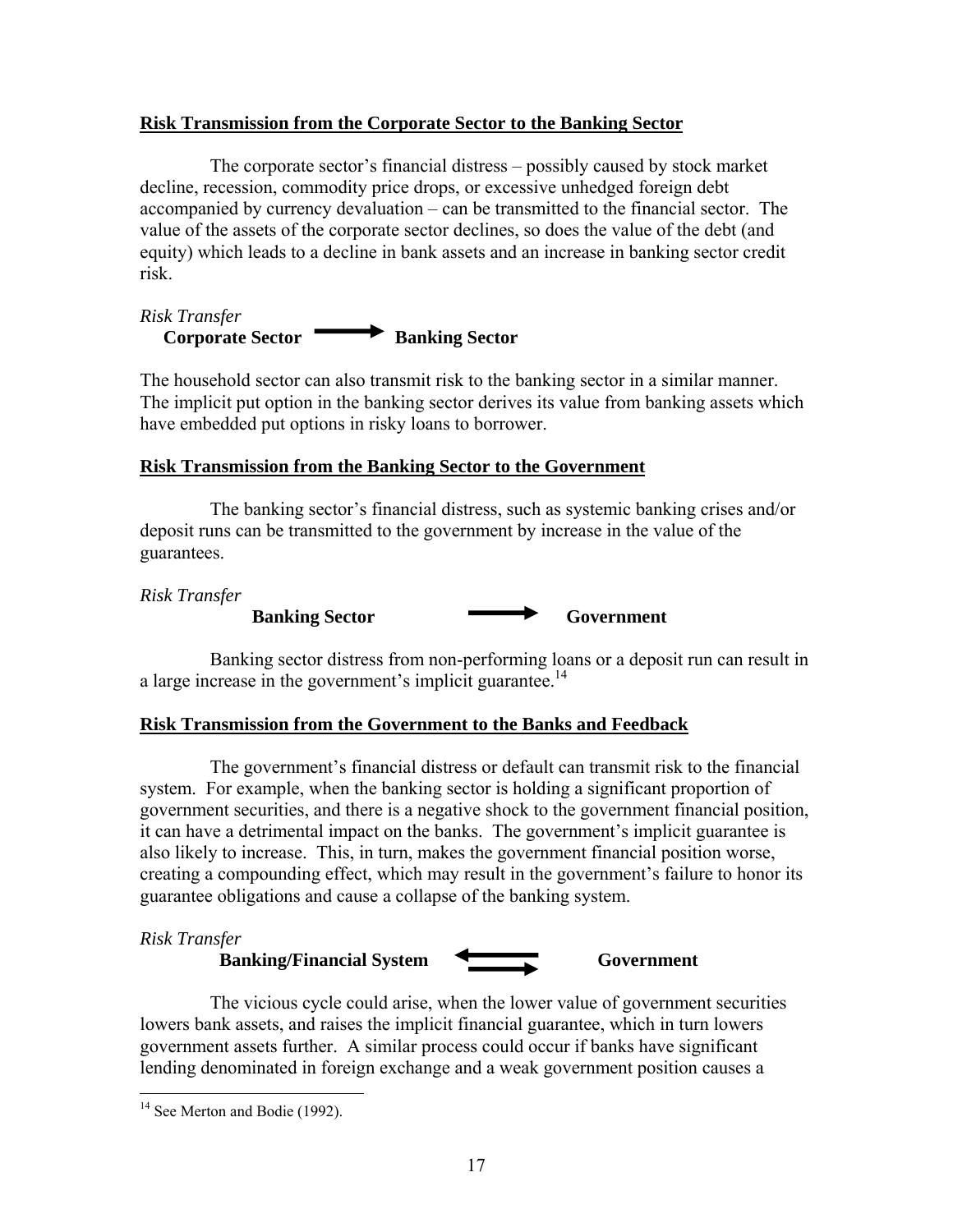depreciation of the exchange rate, the depreciation worsens the position of the banks raising the implicit guarantee, which in turn lowers government assets further. This means that the implicit guarantee is higher than what is shown above. In some situations, this vicious cycle can spiral out of control, eventually resulting in the inability of the government to provide sufficient guarantees to banks and leading to a systemic financial crisis.

## **Risk Transmission from the Pension System to the Government**

The financial distress related to pension plans can result in the transmission of risk to the government.

*Risk Transfer* 

**Pension System •• Government** 

We assume that the pension system is a defined benefit plan which has an implicit government guarantee. A decline in corporate assets would cause the corporate equity value to drop. This, in turn, increases the government guarantee to the pension system and the implicit guarantee to banks.<sup>15</sup>

# **Risk Transmission from the Sovereign to Holders of Sovereign Debt**

Fiscal, banking and other problems can cause distress for the government which can transmit risk to holders of government debt. *Risk Transfer* 

# **Sovereign Debt Holders (sovereign foreign currency denominated debt or sovereign local currency denominated debt)**

Holders of foreign-currency debt have a claim on the value of the debt minus the potential credit loss, which is dependent on the level of assets of the sovereign (in foreign currency terms) compared to the foreign-currency default barrier. Higher spreads demanded by the debt holders to cover the credit risk in government debt could lead to higher interest rates on government debt which could lead to a depreciation and feedback potentially further worsen the sovereign's financial position.

# **Risk Transmission from the Markets to the Household Sector and then to Consumption**

 Changes in the value of financial assets and real estate owned by households affect the value of household assets and have an impact on consumption.

 $\overline{a}$  $15$  See Bodie (2006).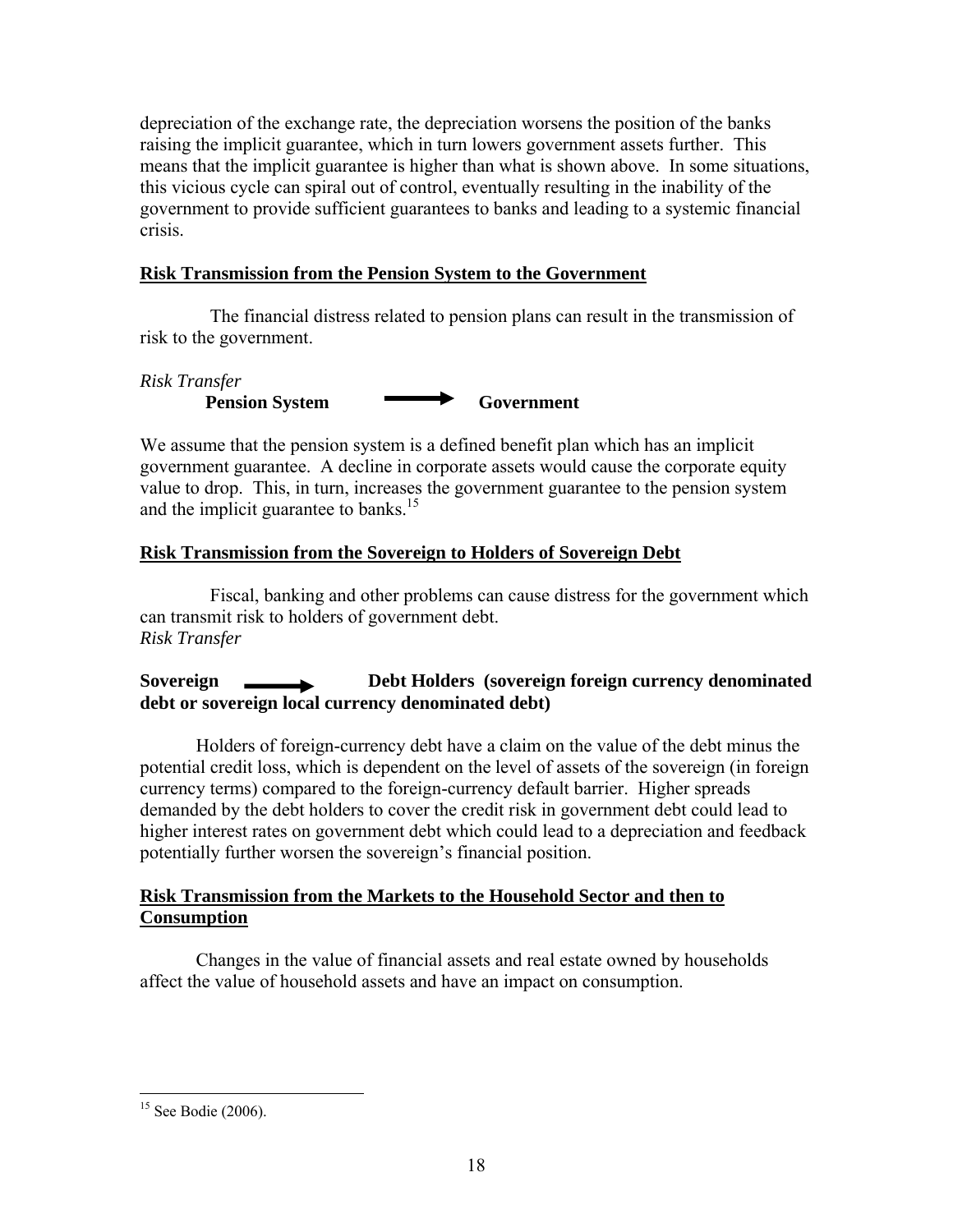# **Financial and Real Estate**  Markets **Household Assets** Consumption

The CCA models for households could provide useful insights into household behavior regarding consumption, especially how consumption changes with household asset volatility (and higher moments of the household asset distribution). This is because the CCA captures non-linearities in the value of household debt and in the changes in consumption.

## **Potential Highly Non-Linear Risk Transmission when Assets of One Sector are Linked (through Implicit Put Options) to the Assets of Another Sector**

Risk is transmitted across the sectors and balance sheets through the implicit put options in risky debt and guarantees. Risky debt contains an implicit put option. If this risky debt is linked to the asset of another sector (e.g. through loans from the financial sector), the risky debt of the second sector (e.g. banks) becomes a function of the implicit put option of the first sector. In other words it is a compound put option. The compound nature of the implicit put options of interlinked sectors creates the potential for highly non-linear risk transmission. An illustration of this is shown in Box 2.

 The dynamics of the interlinked CCA risk-adjusted balance sheets provide useful insights into the asymmetric nature of value changes and risk transmission in business cycle expansions versus contractions. In a situation of rapid economic growth, asset and equity values on balance sheets trend upward. A stress event somewhere in the system can set off a chain reaction of defaults as the implicit put options are "exercised." The compound nature of the implicit put options can cause a sudden sharp decline in values of risky debt or sharp increase in implicit guarantees. There is thus an asymmetry in the change in values in the stress or crisis period as compared to the smoother rate of change in the build-up phase of the business cycle.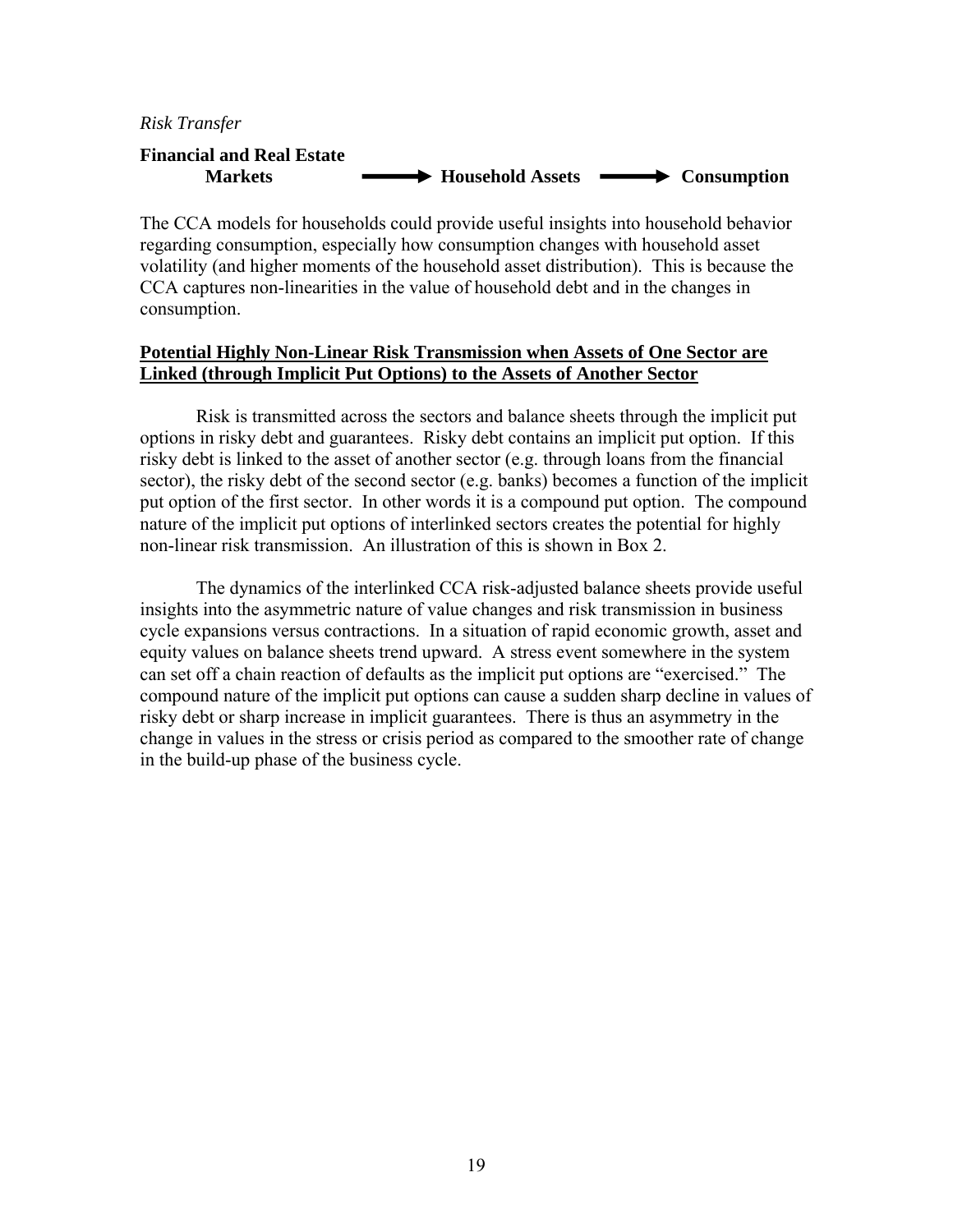#### **Box 2 Highly Non-linear Risk Exposures from Interlinked Sectors**

The risky debt of sector one, S1, is the default free value of debt minus and implicit put option which we will assume is the asset of sector two, S2, i.e.  $(\overline{B}_{s_1} - P_{s_1}) = A_{s_2}$ . In sector two the assets are equal to equity plus risky debt,  $A_{s2} = E_{s2} + (\overline{B}_{s2} - P_{s2})$ . If we combine these equations and rearrange, we can see that the implicit put option, i.e. the present value of expected losses associated with the debt of S2, is a function of the implicit put option in S1.

 $P_{s_2} = f\left((\overline{B}_{s_1} - P_{s_1}), \text{volatility}_{A,s_2}, \overline{B}_{s_2}, r, t\right).$ 

 Let's take an example of this relationship by looking at bank loans to borrowers whose risky debt can be modeled as default-free value of the loan minus an implicit put option (derived from the borrower's asset level, asset volatility, and leverage). The bank's risk exposure derives from a *compound put option* since it depends on the bank assets whose value depends on the borrower's risky debt. This compound option can lead to highly non-linear risk exposures. Let's take a simple example where a bank's assets consist 100% of risky debt to a corporate sector with promised payments of 100. The Figure below illustrates how the value of the bank's implicit put option increases as: (i) the corporate sector debt to asset ratio increases; and (ii) the volatility of the corporate assets increases.

#### **Bank Expected Losses (implicit put option) vs. Corporate Sector Debt to Asset Ratio for High and Low Volatility of Corporate Assets**



This means the (absolute value) of the *delta* of the bank's implicit put option is high when the volatility of corporate assets is high and is high even when the corporate debt to asset ratio is low. While this is just a stylized example, the non-linear nature of the implicit put options was clearly evident in the Thailand crisis. There were high levels of foreign currency denominated debt in the corporate sector in Thailand in 1996. In 1997, devaluation, combined with a decline in the stock market and increased volatility led to widespread bankruptcies which transmitted risk to bank balance sheets and on to the government via the implicit guarantee. The implicit government guarantee to the banking system was 3% of GDP in 1996 and increased to over 35% of GDP following the 1997 devaluation (Gray 2001).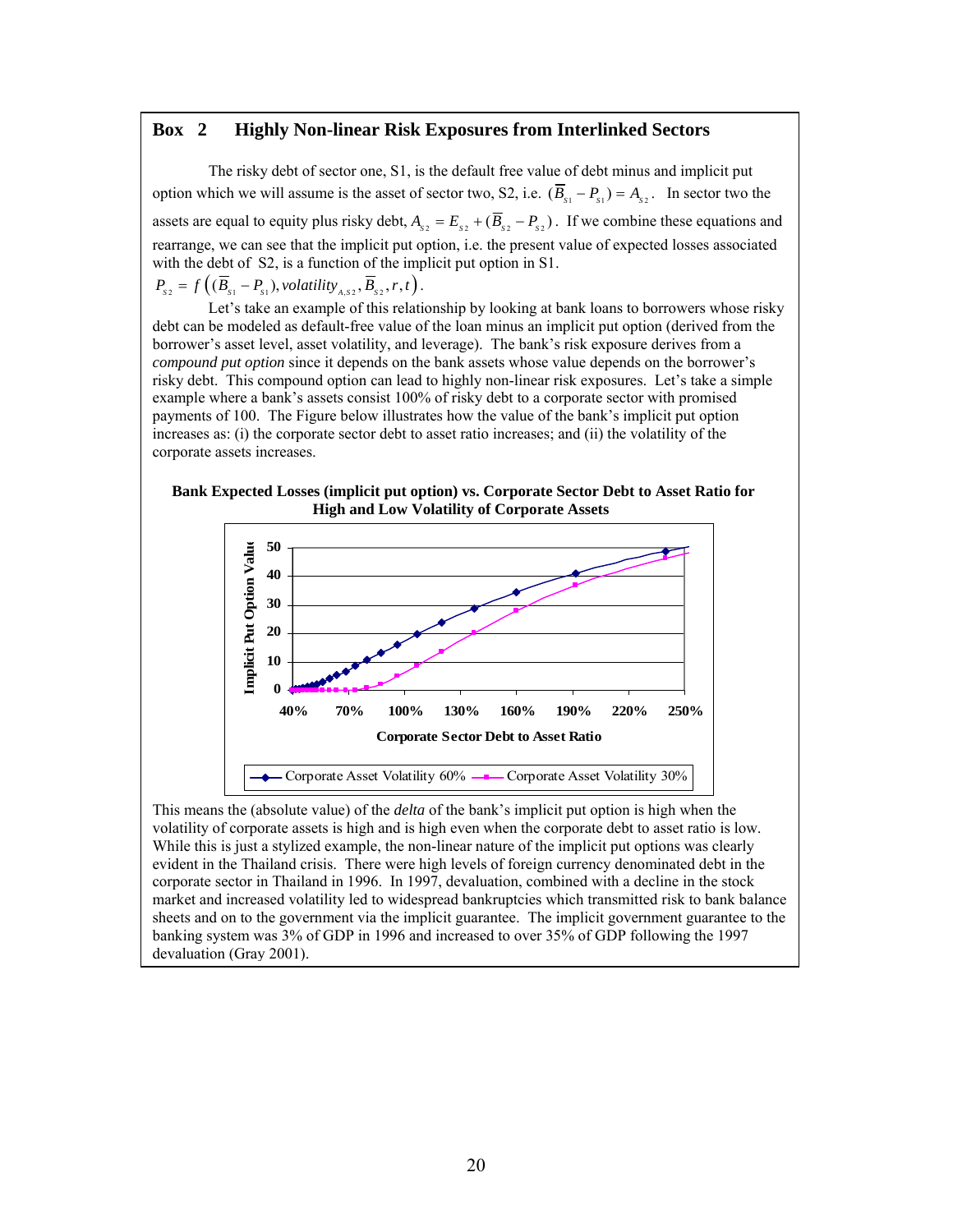# **Balance Sheet Risk Framework for Stress Testing, Scenario, and Simulation Analysi**s

The economy-wide CCA model can be used with scenario, simulation, and stresstesting analysis. There are different levels of aggregation of the sectors, which range from the simple four sector model described earlier, to a model with several corporate subsectors, household sectors broken into different income groups, and several financial sector sub-sectors. The level of aggregation depends on practical issues related to data availability, data reliability, and the goals of the analysis. By simulating shocks to key variables, one can see how the CCA risk indicators and implicit put and call options are affected in other sectors.

 The structure and aggregation of CCA models can be designed to analyze risk in major financial institutions for financial stability analysis. Since distress in one major institution can impact systemic stability, it makes sense to try to model the risk for major institutions individually and group smaller financial institutions to keep the model size manageable.

 There are different ways to link these financial institutions to other sectors and to macroeconomic variables and use the model for stress testing. Some examples are described below.

**Example of Financial Stability Stress-Testing with CCA Model, Factor Model and Macro Model –** First, a CCA model is calibrated for each major financial institution (or groups of institutions) using equity market information and the time series of implied assets and risk indicators is calculated (calibration can be done using the Merton Model, Hull's implementation of the Merton model, or another CCA model). The time pattern of asset returns of each financial institution (or of the risk indicators) can be used as the dependent variable in a factor model. Key factors driving these asset returns could include GDP, domestic and foreign interest rates, exchange rate, domestic and foreign equity indices, etc. A separate macroeconomic scenario generating model, e.g. a macroeconomic VAR or GVAR model, 16 could then be used to test the impact of scenarios on the key factors, which feed into the financial institution's assets. This, in turn affects the credit risk indicators and the value of equity capital.<sup>17</sup> This stress-testing process is described in Figure 5.

1

<sup>&</sup>lt;sup>16</sup> VAR models used for stress testing are discussed in Hoggarth et. al. (2005). GVAR models were used to generate scenarios for credit risk analysis in Pesaran et. al. (2004) and Castren et. al. (2007).

 $^{17}$  The model used by Gray and Walsh (forthcoming) is similar to this approach. Also see IMF (2006).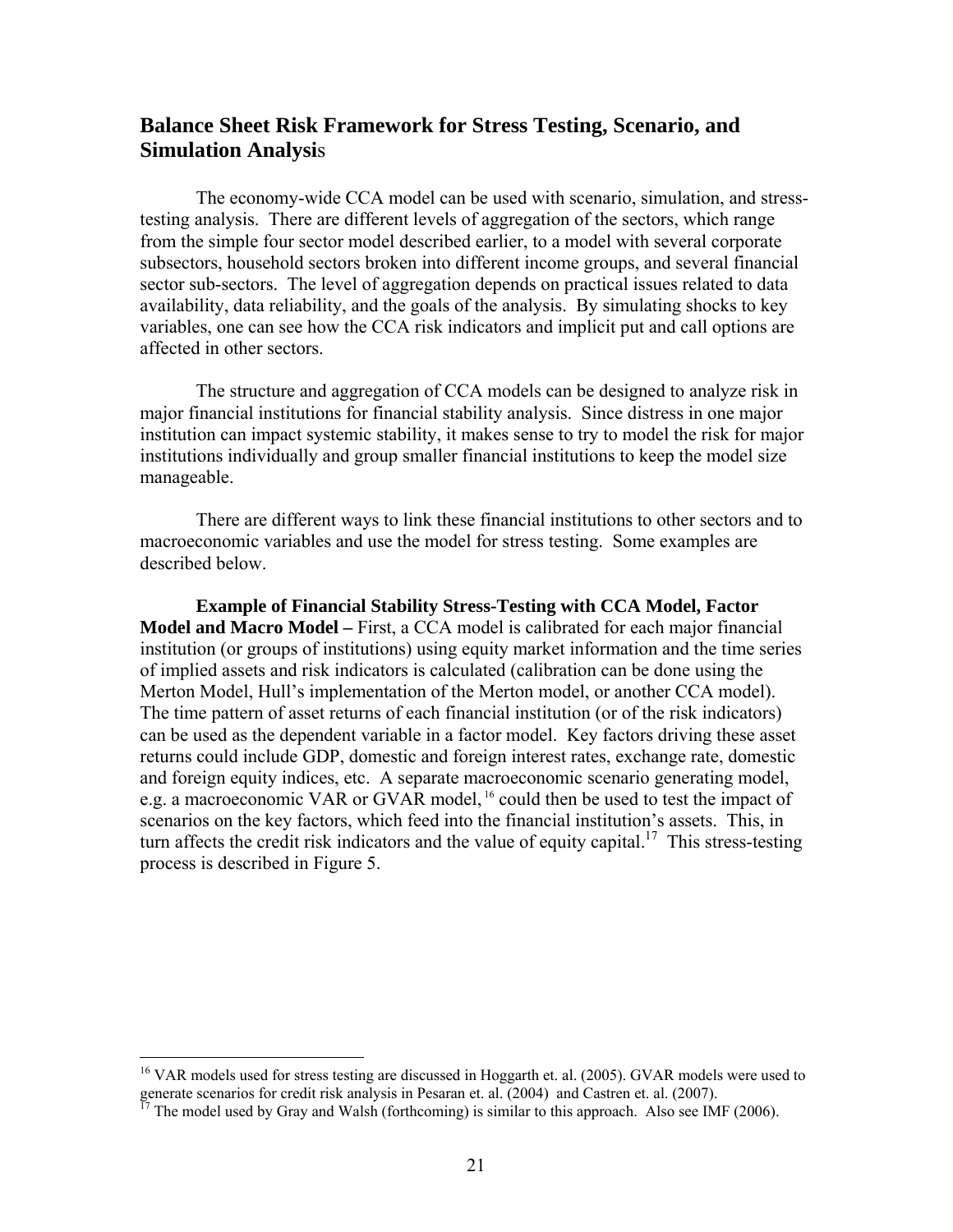#### **Figure 5 Stress-testing Process**



Macroeconomic scenarios are generated with a VAR, GVAR model<sup>18</sup> or other model (Step 1) which are used in the factor model (Step 2) for the bank's assets to estimate impact on the bank's assets (Step 3) and its credit risk (implicit put option) and on the bank's equity capital (Step 4).

**Example of Banking Stability Stress-Testing with Links to the Corporate and Household Sub-sectors** – If there is sufficient data on corporate sub-sector and household sector balance sheets, a variation of the previous approach to first calibrate the CCA models for key financial institutions (as before) and calibrate the corporate subsector and household sector CCA balance sheets. The next step is to use data on exposures of banks to various sub-sectors to provide the links between bank assets and the risky debt obligations of the borrowers. Risk is transmitted by the changing value of the implicit put options in the borrower's risky debt. A factor model could be estimated for the time-series of *corporate and household sector assets returns* and used in conjunction with macroeconomic scenarios similar to the previous approach described above  $19$ 

**Example of Stress-Testing and Assessing Capital Adequacy Using CCA Models of Financial Institutions** – One major goal of financial sector stress-testing is to assess capital adequacy of various institutions under different potential shocks. Shocks to financial institution assets and asset volatility and/or interest rates and other parameters can be used in the CCA model to measure the impact on capital adequacy. An advantage of using CCA models for financial institutions is that the capital adequacy can be related to asset level, asset volatility, and default probability on the institution's liabilities and other factors. This way to calculate capital adequacy has been extended to include interest rates, interest rate volatility and correlation of asset return with interest rates by van Deventer and Imai (1997, and 2003) and Belmont (2004) using the Merton-STV model.

<u>.</u>

<sup>18</sup> Structural CCA model is a useful framework for understanding the *co-movements* of assets, equity, credit risk, and key volatility measures which might provide useful *insights for structuring* VAR models and designing shocks/innovations in those models.

<sup>&</sup>lt;sup>19</sup> Van den End, Central Bank of the Netherlands and Central Bank of Chile. Also see Gapen et. al. (2004).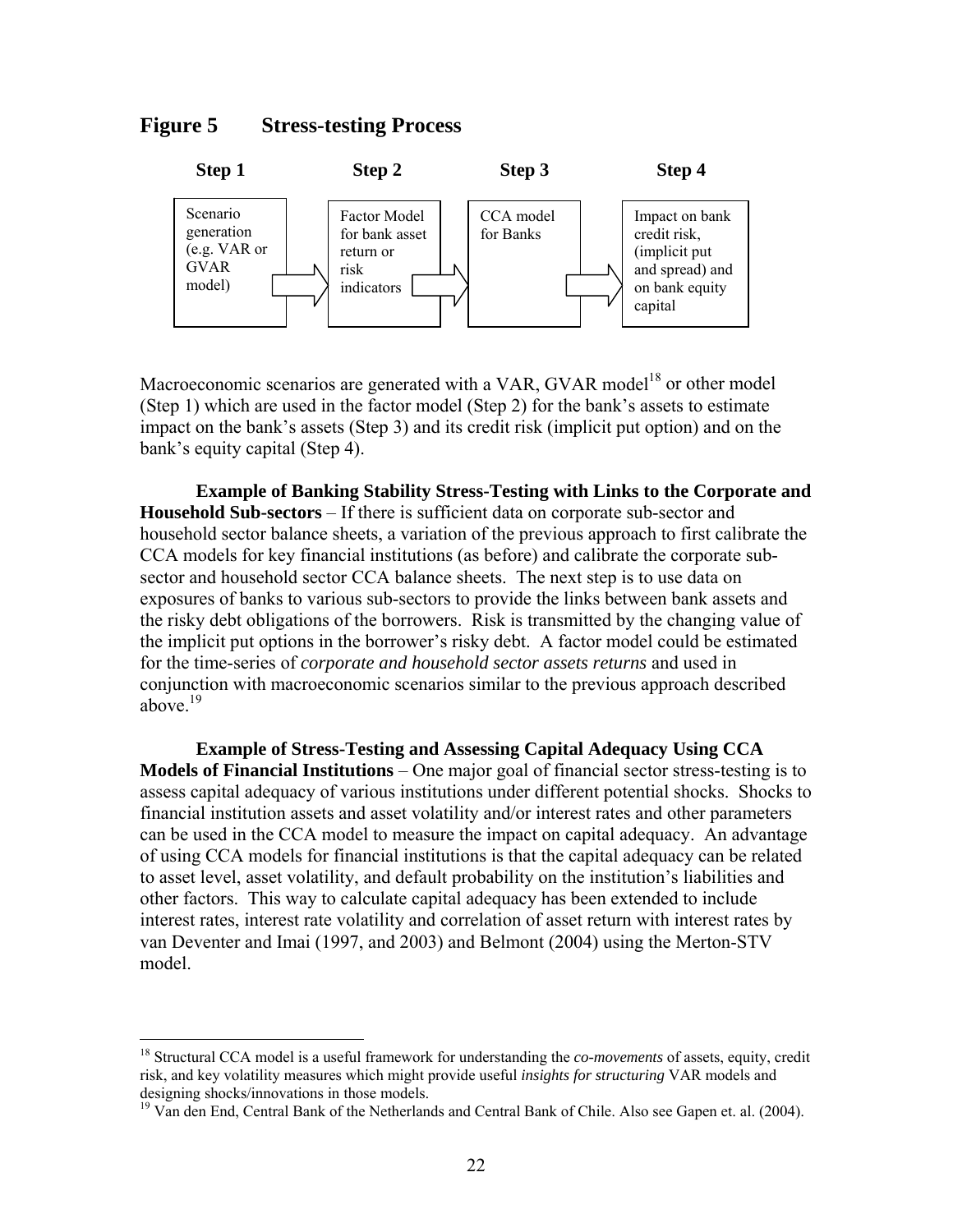The financial stress testing process commonly used by central banks and banking supervisors use various models to measure the change in expected default probability of the obligors, usually representative corporates or corporate sub-sectors. The default probabilities are then used with estimates of exposure and loss given default in a model of bank credit losses (e.g. Credit Risk Plus) to estimate the impact on economic capital.<sup>20</sup> Calibrated CCA models of financial institutions can be used to estimate capital adequacy without the need for detailed data on default probabilities or loss given default of obligors. As pointed out by van Deventer, "In the capital allocation [using the Merton-STV model], note that we didn't use the probability of default or the loss given default in allocating capital. *We don't need to*, because the probability of default and loss given default are both implied by the STV model and the value of asset volatility and interest rate and correlation." This makes CCA a potentially useful tool when detailed data on obligor exposures, default probabilities, or loss-given-default is not available.

## **Integrating Financial Risk Models and Indicators with Macro Models**

 Credit risk, and the market risk of the claims held in agents' financial portfolios, are generally absent even in the majority of state-of-the-art macroeconomic models. This omission can be serious one, because risk impacts valuation, and changes in the valuation of the claims held by agents, and of their net worth, impacts their decisions to spend, save, and invest. Recent work has begun to address the linkage of macroeconomic and financial stability models. $21$ 

 In order to understand the interaction of balance sheet risk and the macroeconomy a promising area of future research is the integration of the financial risk analytic models and indicators with traditional macroeconomic models. Such integrated models need to address the different mathematical nature of macroeconomic models and finance models. Macroeconomic models are primarily stock-flow models in discrete time and are usually geared to try to forecast the *mean* of macroeconomic variables. Financial risk analytics, on the other hand, focus on the probability of assets, following a random walk, will fall below a certain threshold or default barrier and therefore *volatility* (the second moment) is critical in risk analysis, not the mean (first moment). CCA is a framework with volatile assets relative to a distress barrier using option pricing concepts to calculate credit risk indicators. While there can be different levels of aggregation of the CCA balance sheets, whatever level of aggregation is chosen, the time pattern of the following could be calculated and used with macroeconomic models:

• Time series of CCA balance sheet components (assets, asset volatility, distress barriers and implicit put and call options) and sensitivity measures (e.g. delta and vega);

<u>.</u>

<sup>&</sup>lt;sup>20</sup> See Sorge (2004). Work at the ECB by Castren et. al. (2007) uses MKMV median default probability for various corporate sectors with a VAR or Global VAR. Also see Pesaran et. al. (2004) and Alves (2005). <sup>21</sup> See Bardsen, Lindquist and Tsomocos (2006), Goodhart et. al. (2004, 2006a, 2006b), Tsomocos (2003) and Haldane et. al. (2007), Swinburne (2007), and IMF (2007).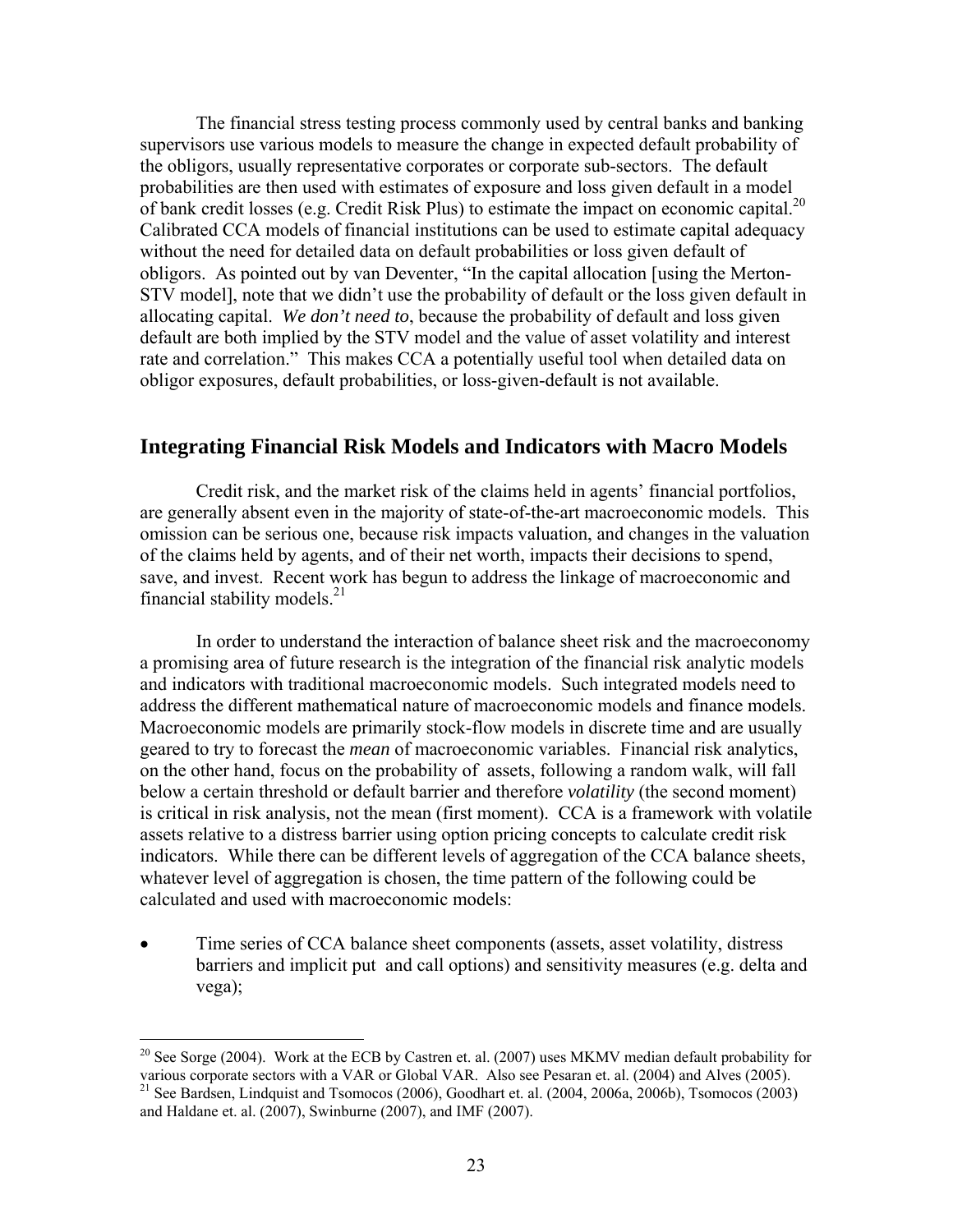- Time series of CCA derived credit risk indicators (distance-to-distress, estimated default probability, CCA credit spreads, etc.). Ways to aggregate credit risk indicators is described in Box 3;
- Time series of market indicators such as observed CDS and bond spreads or market risk appetite indicators (such as VIX or other indicators).

These *financial risk analytic measures* can be related to the time pattern of macroeconomic variables using econometric techniques to study leads, lags, or contemporaneous correlation. Various channels could be investigated using econometrics. For example, the channel from GDP to corporate and household's risk indicators, to financial sector risk indicators could be modeled. The reverse channel from financial sector (balance sheets and risk indicators), to the corporate and household sector balance sheet<sup>22</sup> components, and risk indicators, and the relationship to GDP over the economic cycle could be investigated.

## **Box 3 Aggregation of Credit Risk Indicators (CRIs)**

 In order to have a tractable measure of system risk for use with macroeconomic models and for financial stability analysis the CCA credit risk indicators of a portfolio of individual financial institutions (or corporate firms) must be aggregated together. There are several ways to measure the system risk by aggregating the risk indicators of individual banks or institutions.

- Weight the individual default probabilities (EDFs from MKMV or other default probability estimate) by the implied assets of each bank/financial institution to get a system risk indicator.
- Weight the distance-to-distress for each institution by the implied assets of each bank/financial institution to get a system risk indicator.
- Use the median EDF for the sub-sector or group, e.g. as calculated by MKMV.
- Sum of the implicit put options of a portfolio of institutions to get the system expected loss for a given horizon period.
- Calculate an Nth to default indicator. The time pattern of default risk indicators for a portfolio of individual financial institutions can be used to understand the default correlations and get a credit risk indicator which is the probability of N defaults over a specific horizon period.
- Calculate the joint distribution of default probabilities in a portfolio of financial institutions. (For example, the joint probability modeled with the portfolio multivariate density developed by Segoviano).

 $\overline{a}$ 

<sup>&</sup>lt;sup>22</sup> The dynamics of corporate and household borrowing levels are directly related to distress barriers in the CCA model.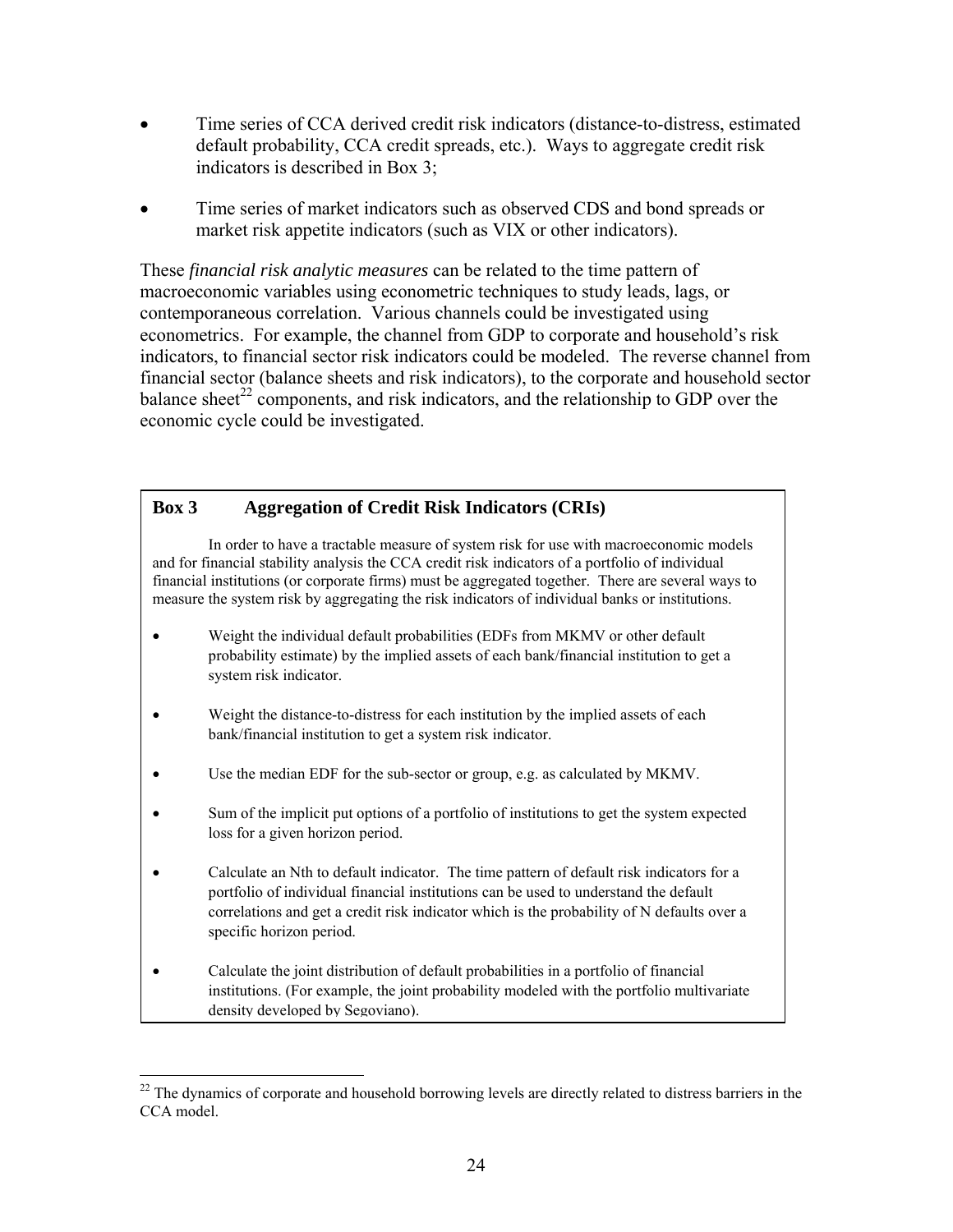# **Financial Risk Analytic Indicators and Monetary Policy Models**

 Financial stability models and monetary stability models, by their nature, are very different frameworks. There is keen interest in relating these two types of analysis, but no consensus on how it can be done.

 The primary tool for macroeconomic management is the interest rates set by the central bank. Simple model-based monetary policy models are widely used by central banks to understand macroeconomic and interest rate relationships.<sup>23</sup> A simple four module monetary policy model of this type consists of an equation for the GDP output gap, an equation for inflation, an equation for exchange rate and real interest rates, and a Taylor rule for setting the domestic policy rate. The domestic policy rate is a short-term interest rate set by the central bank, such as the Federal Funds rate in the United States.

 Since the economy and interest rates affect financial sector credit risk, and the financial sector affects the economy, an important issue is whether credit risk indicators (e.g. CRIs described in Box 3) should be included in monetary policy models and, if so, how. Including an aggregate credit risk indicator in the GDP gap equation and testing whether or not the coefficient is and important first step to get a better understanding of how the financial sector credit risk affects GDP. The next step could be to add a fifth equation relating the CRIs to GDP and interest rates (this could draw on analysis from the previous section relating financial risk indicators to macroeconomic variables).

 Using past data, it might be interesting to include the CRI in the policy rate reaction function to examine whether financial stability appears to have been taken into account when setting interest rates in the past. A variation of this approach is being investigated in research department of the Central Bank of Chile.<sup>24</sup> The approach taken in the Central Bank of Chile is to first estimate the distance-to-distress for the banking system (each individual bank's distance-to-distress from a CCA model is weighted by bank implied assets). The distance-to-distress for the banking system is included in the GDP gap equation and in the policy rate reaction function. The model parameters are then estimated using historical data, including the distance-to-distress indicator. The approach can be used to examine the tradeoffs between GDP, inflation, and distance-todistress for the banking system.<sup>25</sup>

 Outputs of the sovereign CCA model include an estimate of the risk premium on government local-currency debt. The risk premium on the government local-currency debt is embedded in the nominal interest rate, which in turn affects the exchange rate, which is part of the GDP gap and inflation equations (first and second equations in the simple monetary policy model). This issue is important for certain emerging market countries (e.g. Brazil and Turkey).<sup>26</sup> These are promising areas for further research.<sup>27</sup>

1

 $^{23}$  A good summary is in Berg, Karam and Laxton (2006).

<sup>&</sup>lt;sup>24</sup> Restrepo, Luna, and Gray (forthcoming).

<sup>&</sup>lt;sup>25</sup> A related issue is whether an indicator of market risk appetite such as the VIX should be included in monetary policy models along with the credit risk indicator. This could help estimate the impact of the credit risk indicator on the GDP gap, adjusted for changes in risk appetite.

 $^{26}$  See Gray and Malone (forthcoming) and Favero et. al. (2003).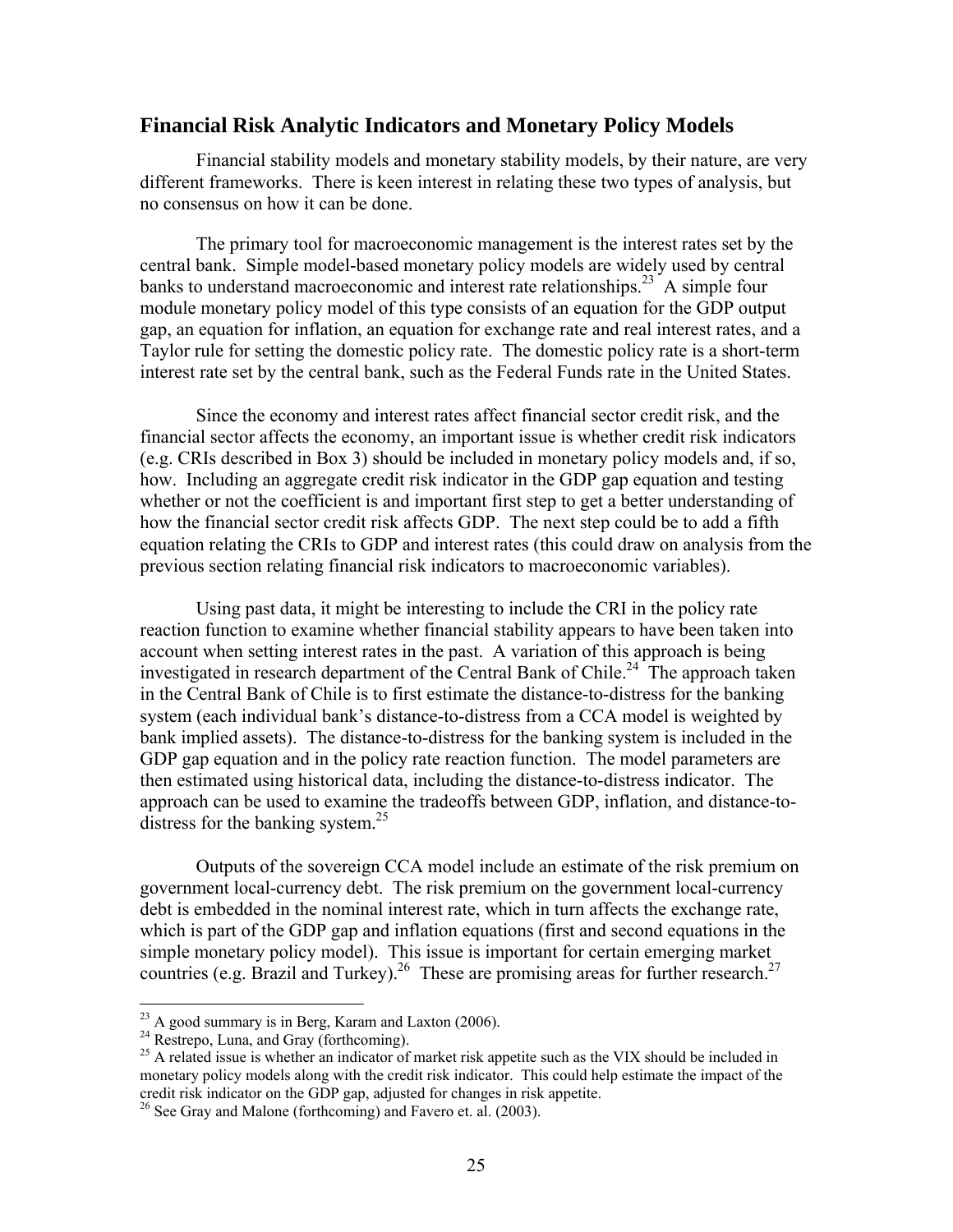A final point we will touch on is the feedback of monetary policy and changes in interest rates on the CCA balance sheet values and risk indicators. CCA models that incorporate changes in interest rates (such as the Merton-STV model and/or factor model for asset return with interest rates as one factor), can be used to estimate the second round effects on credit risk of financial institutions in response to changes in interest rates.

#### **Conclusions**

 This paper proposes a new approach to improve the way central banks can analyze and manage the financial risks of a national economy. It is based on the modern theory and practice of contingent claims analysis (CCA), which is successfully used today at the level of individual banks by managers, investors, and regulators. The basic analytical tool is the risk-adjusted balance sheet, which shows the sensitivity of the enterprise's assets and liabilities to external "shocks." The sectors of an economy are viewed as interconnected portfolios of assets, liabilities, and guarantees—some explicit and others implicit. The CCA approach is well-suited to capturing such "non-linearities" and to quantifying the effects of asset-liability mismatches within and across institutions. Risk-adjusted CCA balance sheets facilitate simulations and stress testing to evaluate the potential impact of policies to manage systemic risk. The time pattern of CCA balance sheet components, risk indicators, and sensitivity parameters can be integrated with macroeconomic models. The inclusion of financial system risk indicators and other financial risk parameters into simple monetary policy models is explored.

<sup>&</sup>lt;sup>27</sup> There are several other interesting routes to take in linking risk analytics more closely with macroeconomic models. These include incorporating default risk and a risk premium into the Mundell-Fleming model to separate out the effects of changes in interest rates due to changes in the market for liquidity, and changes in interest rates due to changes in the risk premium on debt (See Gray and Malone, forthcoming).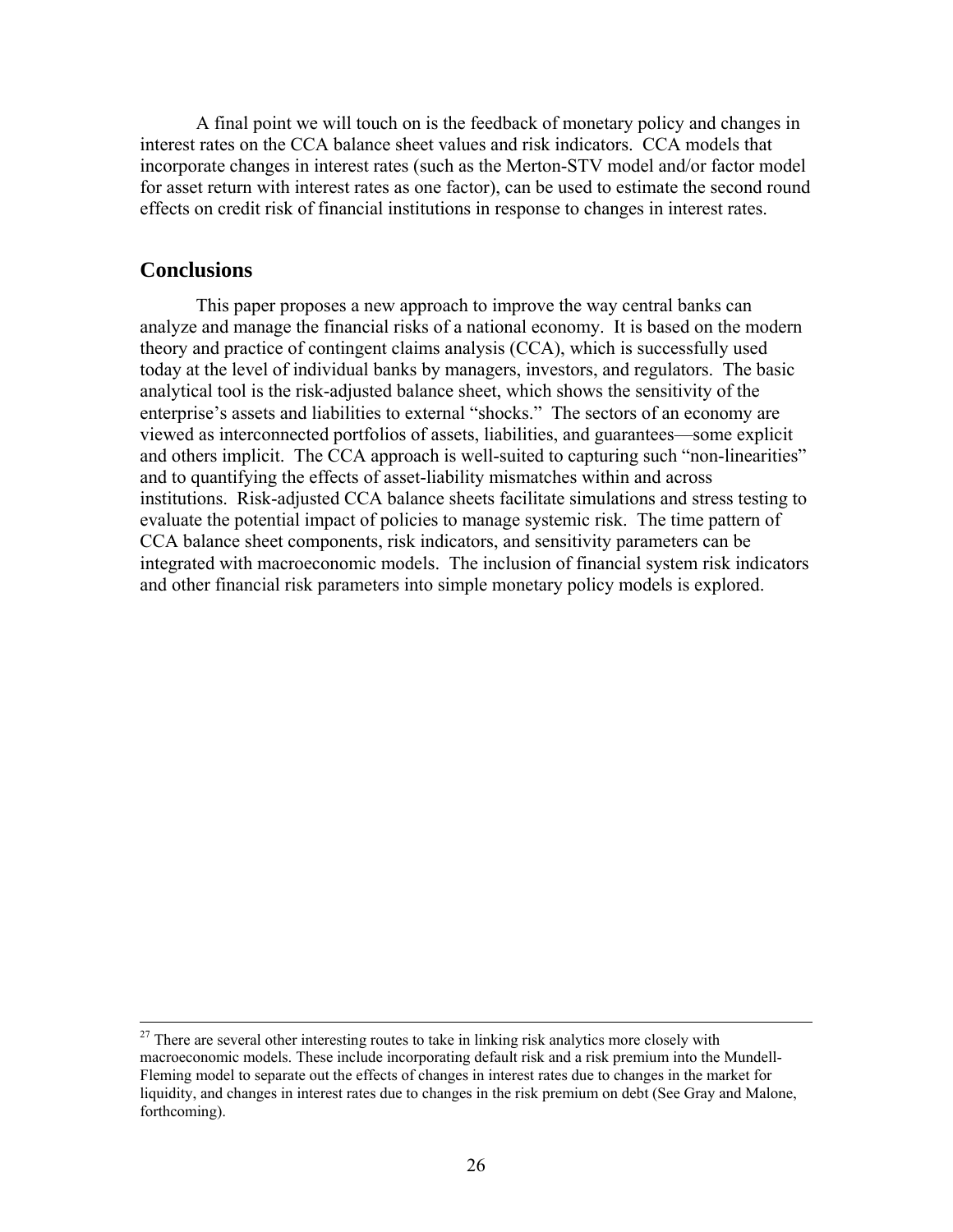# **Annex** – **Estimating Implied Assets and Volatility, Default Probabilities and Extensions of the Merton Model**

 This Annex provides details on estimating implied assets and asset volatility and extensions of the Merton Model.

#### **Calculating Implied Assets and Implied Asset Volatility**

The value of assets is unobservable, but it can be implied using CCA. In the Merton Model for firms, banks and non-bank financials with traded equity use equity, *J*, and equity volatility,  $\sigma_{\perp}$ , and the distress barrier in the following two equations to solve for the two unknowns A, asset value, and  $\sigma_A$ , asset volatility. (See Crouhy, Mark and Galai (2000)).

$$
J = A_0 \mathbf{N}(d_1) - \overline{B} \mathbf{N}(d_2)
$$

$$
J\sigma_j = A\sigma_A \mathbf{N}(d_1)
$$

#### **Extensions of the Merton Model**

 Numerous extensions of the original Merton Model have been developed that relax certain assumptions in the original model. Restrictions of the model include the assumptions that: (i) default can occur only at the maturity date of the debt; (ii) there is a fixed default barrier; (iii) there is a constant risk-free rate; and, (iv) asset volatility is constant. Cossin and Pirotte (2001) provide a good summary of extensions of the Merton Model. Black and Cox (1976) extended the Merton Model to relax the assumptions (i) and (ii) above by introducing a "first passage time" model where default can occur prior to the maturity of the debt if the asset falls below a specified barrier function for the first time.

 Although the strict theoretical condition in the Merton Model for default is that the value of assets is less than the required payments due on the debt, in the real world, default typically occurs at much higher asset values, either because of a material breach of a debt covenant or because assets cannot be sold to meet the payments ("inadequate liquidity") or because the sovereign decides to default and induce a debt renegotiation rather than sell assets. To capture these real-world conditions for default in the model, we specify a market value of total assets at which default occurs. We call this level of assets that trigger default the "distress barrier." This barrier can be viewed as the present value of the promised payments discounted at the risk-free rate. The approach used in the KMV model sets the barrier level equal to the sum of the book value of short-term debt, promised interest payments for the next 12 months, and half of long-term debt (see Crouhy, et. al. (2000) and KMV (1999, 2001)).

 In the 1990s the KMV model was based the VK model (Vasicek and Kealhofer) which has multiple layers of liabilities and several confidential features. MKMV's EDF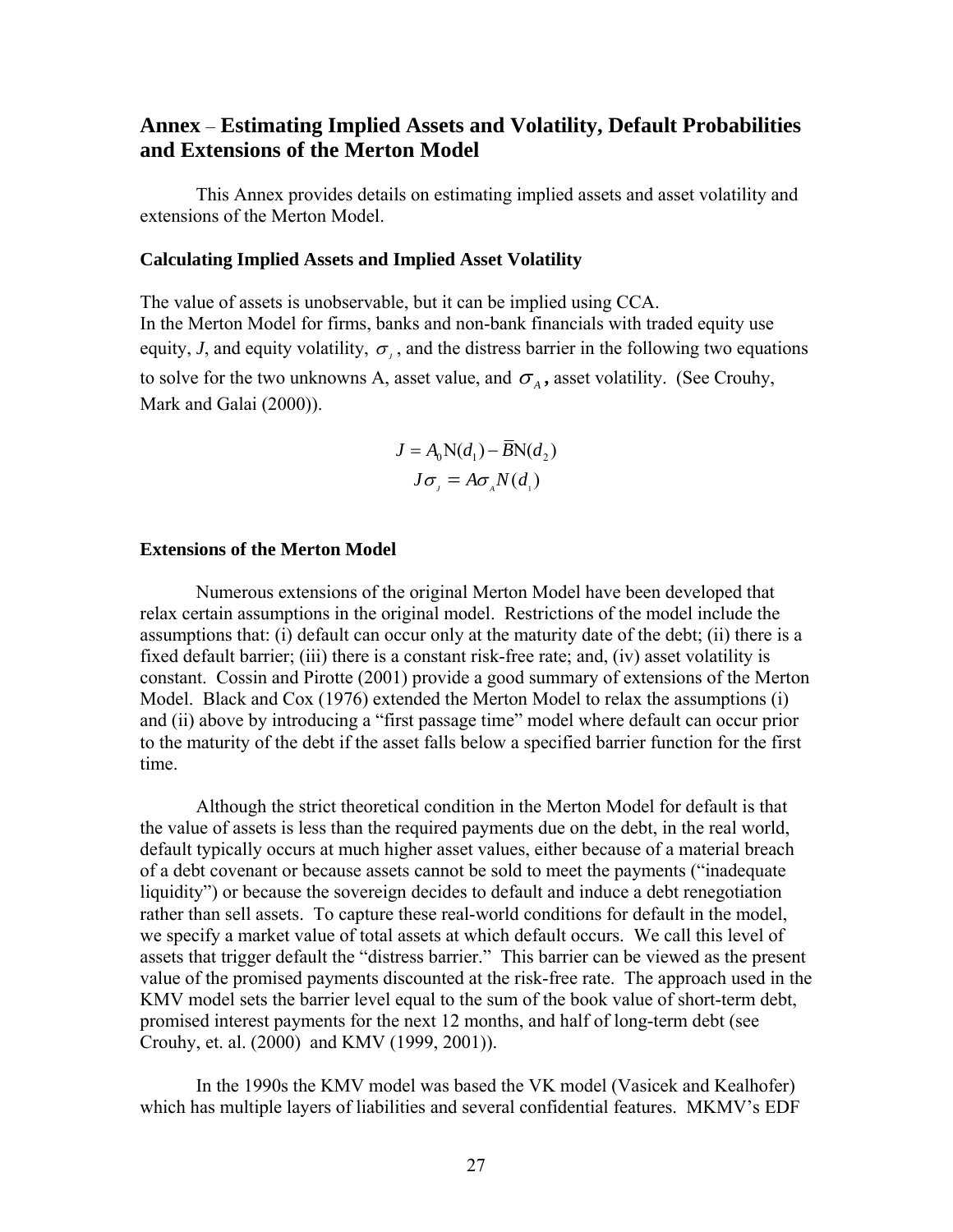(expected default frequency) credit measure is calculated using an iterative procedure to solve for the asset volatility. This distance-to-distress was then mapped to actual default probabilities using a database of detailed real world default probabilities for many firms. The MKMV distance-to-distress and the CEDF (cumulative expected default probabilities) are calculated as follows:

$$
DD_{KMV} = f\left(\frac{\ln\left(A_0/B_t\right) + \left(\mu_A - \sigma_A^2/2\right)t}{\sigma_A\sqrt{t}}\right)
$$

$$
CEDF_t = f\left(DD_{KMV}(t)\right)
$$

Note that this definition of  $DD_{kMV}$  includes the real drift of the asset,  $\mu_A$ , whereas the distance-to-distress from the Merton approach has *r* for the asset drift. Since MKMV estimates the actual default probabilities, the risk neutral default probabilities are calculated from the correlation of the implied asset with the market, the market Sharpe Ratio, and time horizon.

 The CreditGrades model (2002) includes a diffusion of a firm's assets and a first passage time default with a stochastic default barrier. The model was modified to incorporate equity derivatives (Stamicar and Finger 2005). Recent research has studied the relationship between the volatility skew implied by equity options and CDS spreads (Hull et. al. 2004). They establish a relationship between implied volatility of two equity options, leverage and asset volatility. This approach is, in fact, another way of implementing Merton's Model to get spreads and risk-neutral default probabilities directly from the implied volatility of equity options. A similar approach using several equity options is discussed in Zou (2003).

 The Merton Model has been extended to include stochastic interest rates as well. Shimko, Tejima, and Van Deventer (1993) include a Vasicek interest rate term structure model which relaxes assumption (iii) above allowing the risk free interest rate to change and including the correlation of asset return with the interest rate. There are two stochastic factors, the asset and the interest rate and this model is frequently called the STV model. This closed form model is a very useful extension by including the impact of changing interest rate term structures. Longstaff and Schwartz (1995) take the Black and Cox (1976) model and add in stochastic interest rates, similar to the way STV includes interest rates.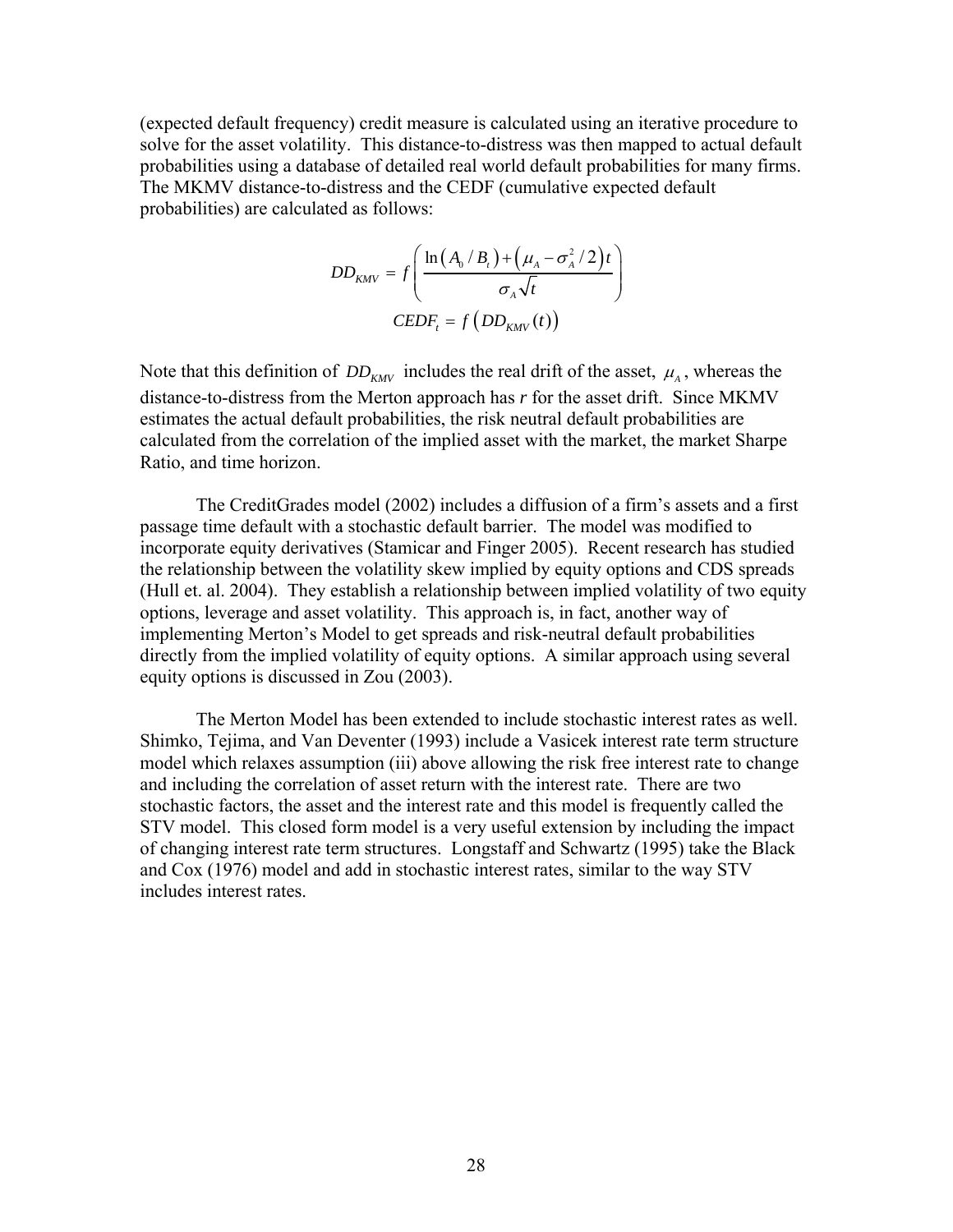## **References**

Alves, I. 2005. "Sectoral Fragility: Factors and Dynamics." BIS Papers, 22

Aspachs, O., C. Goodhart, D. Tsomocos, and L. Zicchino. 2006. "Towards a Measure of Financial Fragility." *Annals of Finance Special Issue*, Springer-Verlag.

Bardsen, G., K-G. Lindquist, and D.P. Tsomocos. 2006. "Evaluation of Macroeconomic Models for Financial Stability Analysis." Working Paper, Financial Markets Department, Norges Bank, Oslo, Norway.

Belmont, D. 2004. *Value Added Risk Management in Financial Institutions*, Wiley Finance.

Berg, A., P. Karam, and D. Laxton. 2006. "A Practical Model-Based Approach to Monetary and Policy Analysis-Overview." IMF Working Paper 06/80, Washington D.C.

Berg, A., P. Karam, and D. Laxton. 2006. "A Practical Model-Based Approach to Monetary and Policy Analysis-How-To Guide." IMF Working Paper 06/81, Washington D.C.

Bernanke, B, M. Gertler and S. Gilchrist. 1999. "The financial accelerator in a quantitative business cycle framework." In *Handbook of Macroeconomics,* ed. J.B. Taylor and M. Woodford. Amsterdam: Elsevier Science.

Black, F. and J. Cox. 1976. "Valuing Corporate Securities: Some Effects of Bond Indenture Provisions." *Journal of Finance*, 31(2): 351-367.

Black, F. and M. Scholes. 1973. "The Pricing of Options and Corporate Liabilities.*" Journal of Political Economy*, 81 (May-June): 637-54.

Bodie, Z. and R. Merton. 2000. *Finance.* New Jersey: Prentice Hall, Upper Saddle River.

Bodie**,** Zvi. 2006. **"**On Asset-Liability Matching and Federal Deposit and Pension Insurance." *Federal Reserve Bank of St. Louis Review*, July/August.

Castren, O., S. Dees, and F. Zaher. 2007. "How do Global Macro-Financial Shocks Affect Corporate Sector Expected Default Frequencies in the Euro Area?" ECB 2007.

Cossin, D., and H. Pirotte. 2001. *Advanced Credit Risk Analysis*, John Wiley & Sons, Ltd.

CreditGrades. 2002. CreditGrades Technical Document, RiskMetrics Group.

Crouhy, Michel, Dan Galai and Robert Mark. 2000. *Risk Management*. New York: Mc Graw Hill.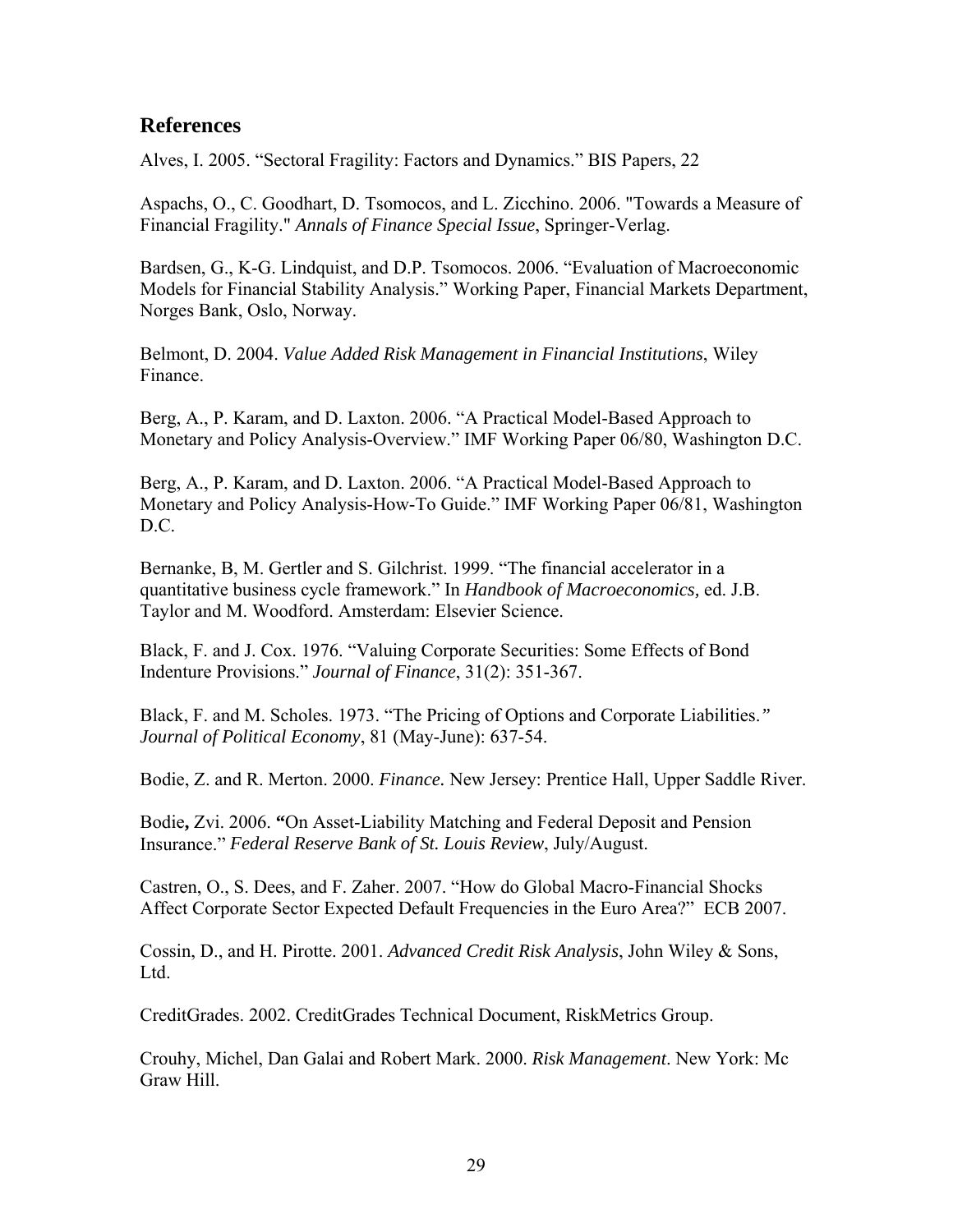Draghi, Mario, Francesco Giavazzi, and Robert C. Merton. 2003. *Transparency, Risk Management and International Financal Fragility,* Vol. 4, Geneva Reports on the World Economy. International Center for Monetary and Banking Studies.

Favero, C., and F. Giavazzi. 2003. "Monetary policy when debt and default risk are high: lessons from Brazil." London School of Economics Seminar Paper, May 16. http://cep.lse.ac.uk/seminarpapers/22-05-03-GIA.pdf.

Gapen, Michael T., Dale F. Gray, Cheng Hoon Lim, and Yingbin Xiao. 2004. "The Contingent Claims Approach to Corporate Vulnerability Analysis: Estimating Default Risk and Economy-Wide Risk Transfer." IMF Working Paper 04/121. (Washington: International Monetary Fund). publications@imf.org.

Gapen, Michael T., Dale F. Gray, Cheng Hoon Lim, and Yingbin Xiao. 2005. "Measuring and Analyzing Sovereign Risk with Contingent Claims." IMF Working Paper 05/155. (Washington: International Monetary Fund) publications@imf.org.

Goodhart, C.A.E., P. Sunirand and D.P. Tsomocos. 2004. "A Model to Analyse Financial Fragility: Applications." *Journal of Financial Stability*, 1, 1-35.

Goodhart, C.A.E., P. Sunirand and D.P. Tsomocos. 2006a. "A Model to Analyse Financial Fragility." *Economic Theory*, 27, 107-142.

Goodhart, C.A.E., P. Sunirand and D.P. Tsomocos. 2006b. "A Time Series Analysis of Financial Fragility in the UK Banking System." *Annals of Finance*, 2, 1-21.

Gray, D., R. C. Merton, and Z. Bodie. 2002. "A New Framework for Analyzing and Managing Macrofinancial Risks." Conference on Finance and the Macroeconomy, October 2002, NYU.

Gray, D., R.C. Merton, Z. Bodie. 2006. "A New Framework for Analyzing and Managing Macrofinancial Risks of an Economy," NBER paper #12637 and Harvard Business School Working Paper #07-026, October.

Gray, D., R.C. Merton, and Z. Bodie. Forthcoming. "Contingent Claims Approach to Measuring and Managing Sovereign Credit Risk." *Journal of Investment Management* Vol. 5, No. 4, pp.1-24, December 2007.

Gray, D. 2001. "Macrofinancial risk country report: Thailand, MFRisk and Macro Financial Risk Framework." MFRisk document.

Gray, D., C.H Lim, E. Loukoianova, and S. Malone. Forthcoming. "A New Debt Sustainability Framework: Incorporating Balance Sheets and Uncertainty." IMF Working Paper 2006/7. IMF.

Gray, D. and S. Malone. Forthcoming. *Macrofinancial Risk Analysis*. UK: Wiley Finance.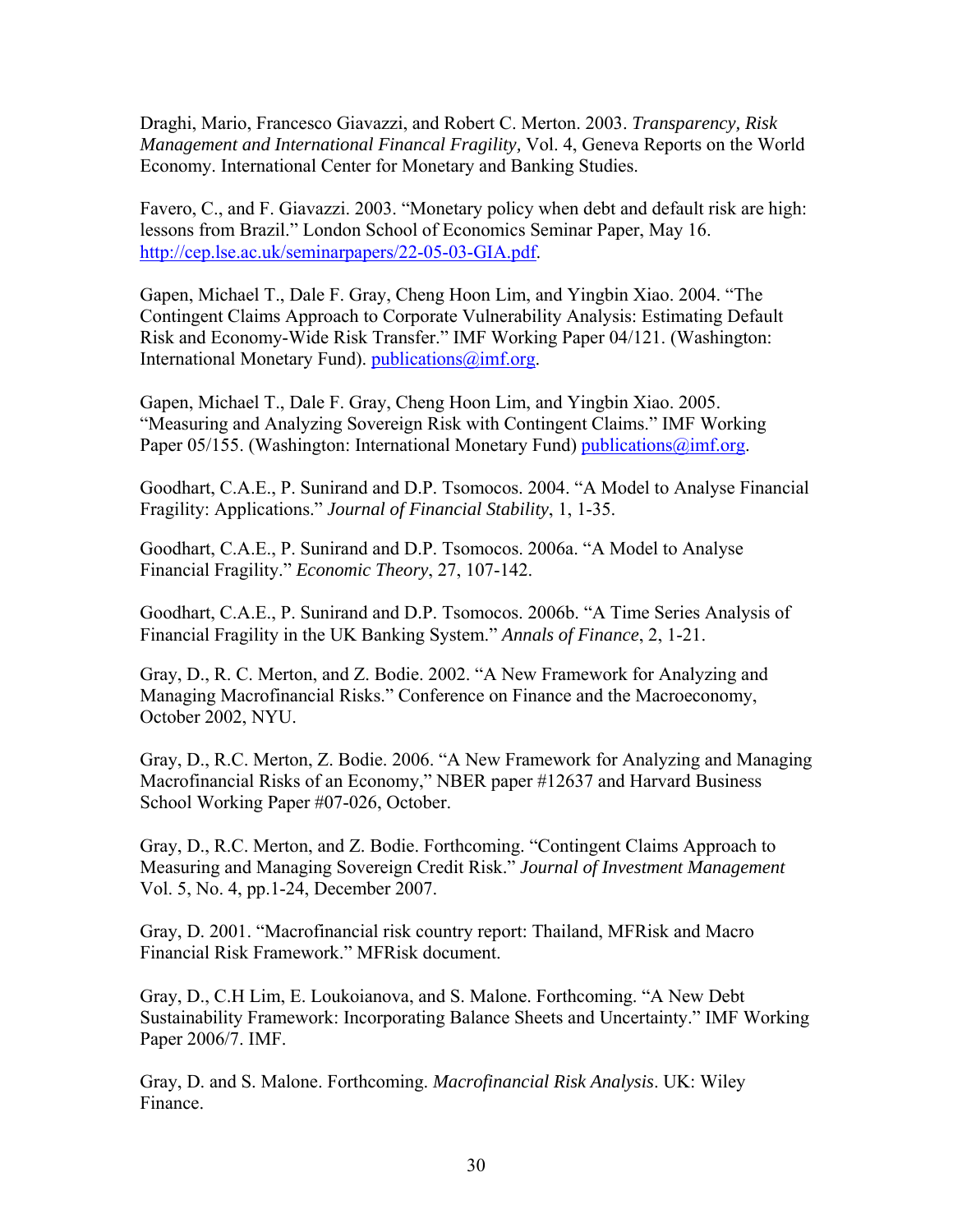Gray, D. and J. Walsh. Forthcoming. "Factor Model for Stress-testing with a Contingent Claims Model of the Chilean Banking System." IMF Working Paper 05/155. (Washington: International Monetary Fund).

Haldane, A., S. Hall, and S. Pezzini. 2007. "A New Approach to Assessing Risks to Financial System Stability." Financial Stability Paper No. 2.

Hull, J., I. Nelken, and A. White. 2004. "Merton's Model, Credit Risk and Volatility Skews." *Journal of Credit Risk*. Vol 1, No 1.

IMF. 2007. Global Financial Stability Report: "Financial Market Turbulence Causes, Consequences, and Policies." October.

IMF. 2006. Gray, D. and M. Jones. *Indonesia: Selected Issues Paper*, Chapter III. "Measuring Sovereign and Banking Risk in Indonesia: An Application of the Contingent Claims Approach."In IMF Country Report No. 06/318, August. *publications@imf.org.* 

KMV Corporation. 1999 and 2001. "Modeling Default Risk." KMV Corp, Crosbie, Peter, KMV. (Now Moody's-KMV).

Longstaff, F. and E.S. Schwartz. 1995. "A Simple Approach to Valuing Risky Fixed and Floating Rate Debt." *Journal of Finance,* 50(3): 789-819.

Merton, R.C. 1973. "Theory of Rational Option Pricing." *Bell Journal of Economics* and *Management Science*, 4 (Spring): 141-83. (Chapter 8 in *Continuous-Time Finance*).

Merton**,** R.C. 1974. **"**On the Pricing of Corporate Debt: The Risk Structure of Interest Rates*." Journal of Finance*, 29 (May), pp. 449-70. (Chapter 12 in *Continuous-Time Finance*).

Merton, R.C. 1977. "An Analytic Derivation of the Cost of Loan Guarantees and Deposit Insurance: An Application of Modern Option Pricing Theory." *Journal of Banking and Finance* 1 (June), pp. 3-11. (Chapter 19 in *Continuous-Time Finance*).

Merton, R. C. 1992. *Continuous-Time Finance*. Oxford, U.K.: Basil Blackwell, (Rev. ed.).

Merton, R.C. 1998. "Applications of Option-Pricing Theory: Twenty-Five Years Later." *Les Prix Nobel 1997,* Stockholm: Nobel Foundation; reprinted in *American Economic Review,* (June): 323-349.

Merton, R.C. and Z. Bodie.1992. "On the Management of Financial Guarantees." *Financial Management,* 21 (Winter): 87-109.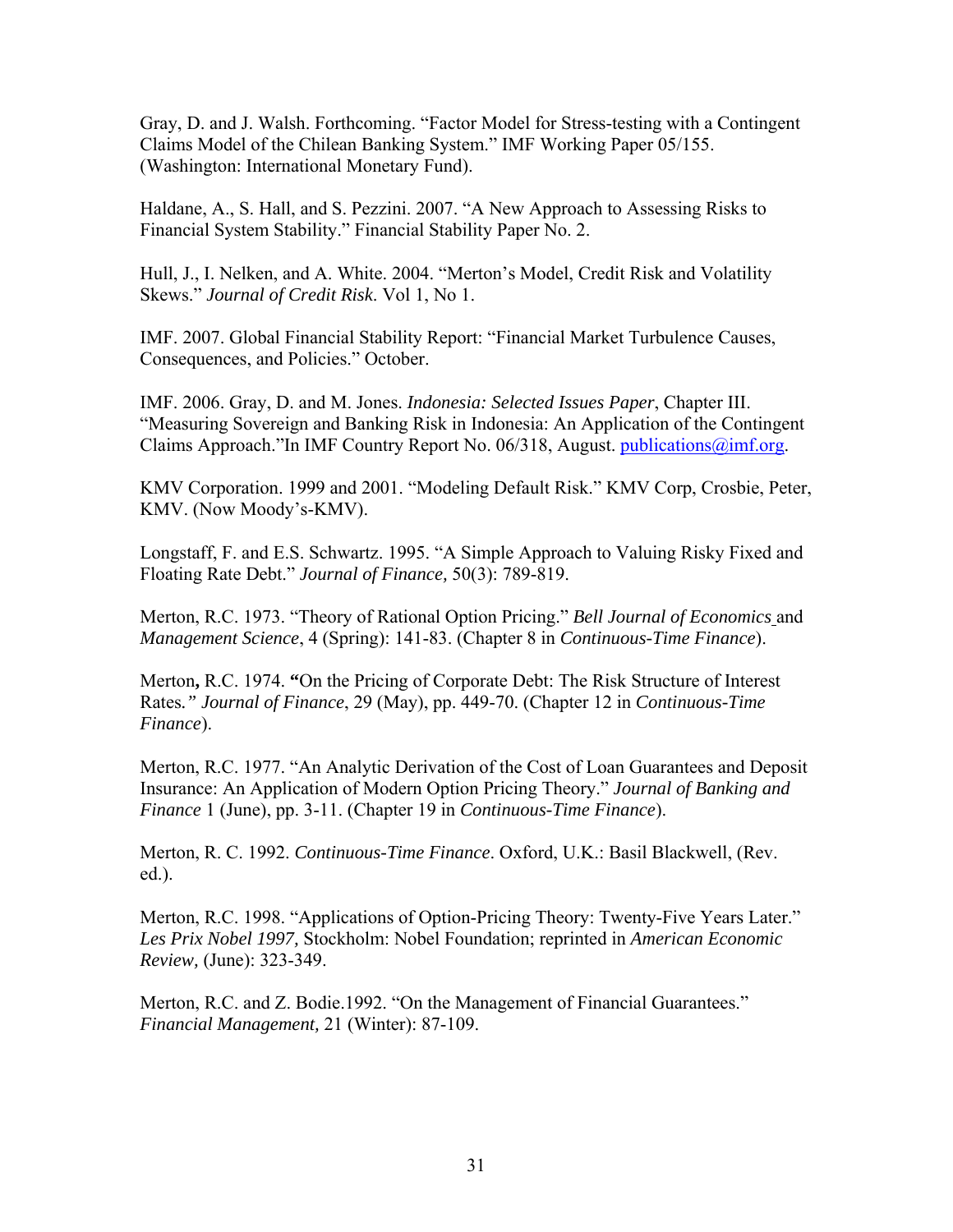Pesaran, M., T. Schuermann, and S. Wiener. 2004. "Modeling Regional Interdependencies Using Global Error Correcting Macroeconometric Model." *Journal of Business and Economic Statistics*, 22, 129-162.

Restrepo, J., L. Luna, and D. Gray. Forthcoming. "Including Banking System Risk Indicators in Monetary Policy Models: The Case of Chile." Unpublished Analysis Central Bank of Chile (working paper).

Segoviano, M., C. Goodhart, and B. Hofmann. 2006a. "Default, Credit Growth, and Asset Prices." IMF Working Paper 06/223, International Monetary Fund, Washington, DC.

Segoviano, M. 2006b. "Portfolio Credit Risk and Macroeconomic Shocks: Applications to Stress Testing Under Data-Restricted Environments." IMF Working Paper 06/283, International Monetary Fund, Washington, DC.

Shimko, David, N. Tejima, and D. van Deventer. 1993. "The Pricing of Risky Debt When Interest Rates are Stochastic." *Journal of Fixed Income*, September.

Sorge, M. 2004. "Stress testing financial systems: An overview of current methodologies." BIS Working Paper No. 165, Basel.

Stamicar, R. and C. Finger. 2005. "Incorporating Equity Options into the CreditGrades Model." RiskMetrics Group.

Swinburne, M. 2007. "The IMFs Expereince with Macro Stress-Testing." Presentation at ECB High Level Conference on Simulating Financial Instability.

Tsomocos, D.P. 2003. "Equilibrium Analysis, Banking, and Financial Instability." *Journal of Mathematical Economics*, 39, pp. 619-655.

Van den End, W., and M. Tabbae 2005. "Measuring financial stability; applying the MfRisk model to the Netherlands." De Nederlandsche Bank, WP No. 30, March.

Van Deventer, D. and K. Imai. 1997. *Financial Risk Analytics*. New York: McGraw-Hill Companies.

Van Deventer, D. and K. Imai. 2003. *Credit Risk Models and the Basel Accords.* Singapore: John Wiley and Sons, pp. 215-224.

Zou, J. 2003. "The Relationship between Credit Default Probabilty and Equity Volatility Surface," presentation at RISK conference in Boston.